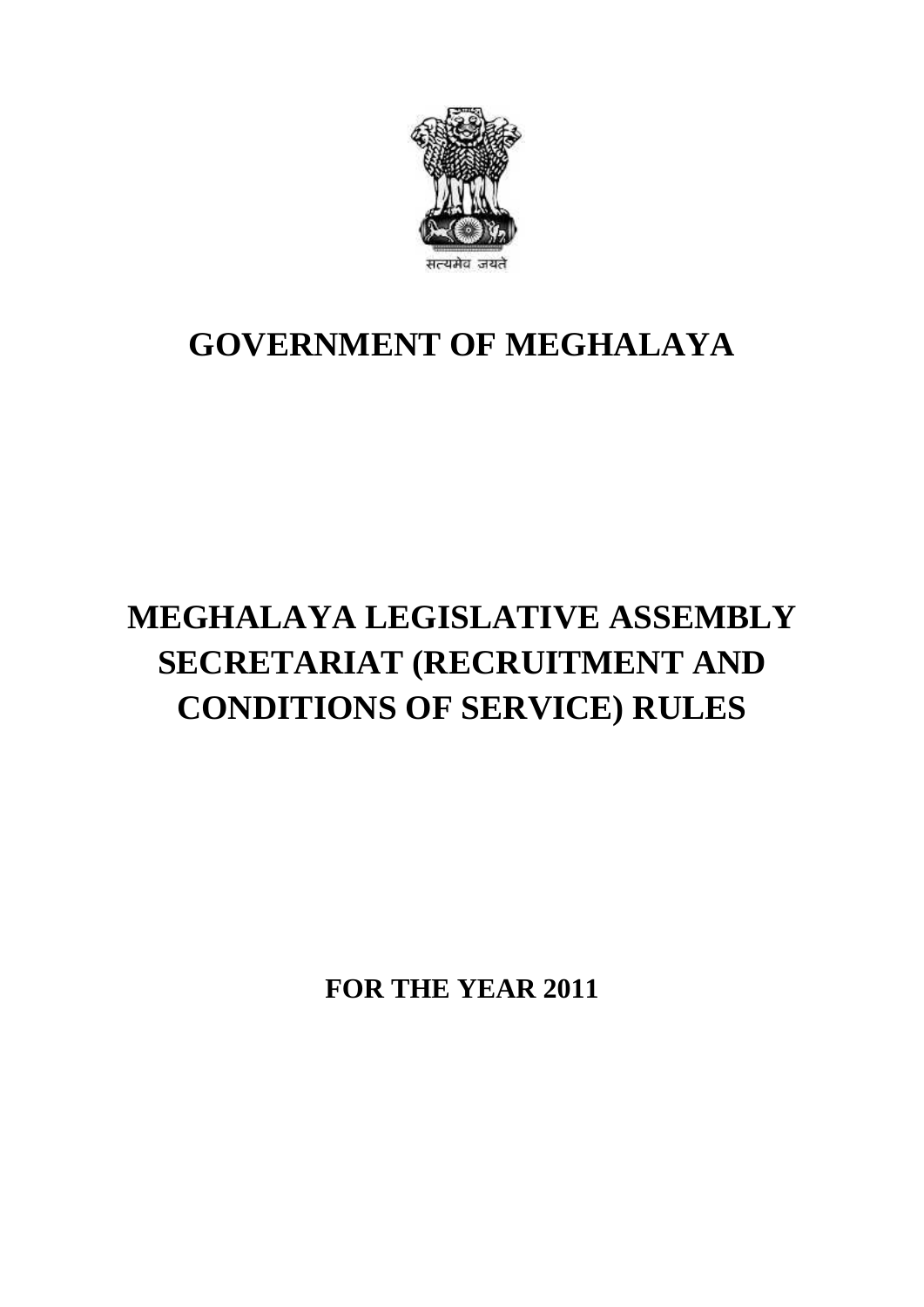The 15<sup>th</sup> September, 2011.

**No. ES.3/MLA/2011/15.**

# **MEGHALAYA LEGISLATIVE ASSEMBLY**

# **EGHALAYA LEGISLATIVE ASSEMBLY<br>THE MEGHALAYA LEGISLATIVE ASSEMBLY SECRETARIAT<br>RECRUITMENT AND CONDITIONS OF SERVICE) RULES, 2011. (RECRUITMENT AND CONDITIONS OF SERVICE) RULES, 2011.**

In exercise of the powers conferred by clause (3) of Article 187 of the Constitution of India, the Governor of Meghalaya, after consultation with the Speaker, Meghalaya In exercise of the powers conferred by clause (3) of Article 187 of the Constitution of India, the Governor of Meghalaya, after consultation with the Speaker, Meghalaya Legislative Assembly hereby makes the following Rules conditions of service of person appointed as the Secretariat staff of the Meghalaya Legislative Assembly: 1. Short title, extent and commencement in the Meghalaya, after consultary<br>
1. Short title, extent and commencement :<br>
1. Short title, extent and commencement :<br>
1. These Rules shall be called the Meghala tive Assembly hereby makes the following Rules regulating the recruitment and<br>ons of service of person appointed as the Secretariat staff of the Meghalaya Legislative<br>oly:<br>**Short title, extent and commencement :**<br>(1) These

- (Recruitment and Conditions of Service) Rules, 2011.
- Short title, extent and commencement :<br>
(1) These Rules shall be called the Meghalaya Legislative Assembly Secretariat<br>
(Recruitment and Conditions of Service) Rules, 2011.<br>
(2) They shall apply to all persons appointed to Secretariat. (1) These Rules shall be called the Meg<br>(Recruitment and Conditions of Service<br>(2) They shall apply to all persons appoint<br>Secretariat.<br>(3) They shall come into force at once. (2) They shall app<br>Secretariat.<br>(3) They shall com<br>**2. Definitions:** 
	-

In these Rules, the following shall have the meaning assigned to them herein:<br>In these Rules, the following shall have the meaning assigned to them herein:

- (1) "Governor" means the Governor of Meghalaya and includes any person performing the functions of the Governor of Meghalaya;
- (2) "Speaker" means the Speaker of the Meghalaya Legislative Assembly and includes any person acting as Speaker or performing the functions of the Speaker of the said Assembly;
- (3) "Deputy Speaker" means the Deputy Speaker of the Meghalaya Legislative Assembly and includes any person acting as Deputy Speaker or performing the includes any person acting as Speaker or performing the functions of the Speaker<br>
of the said Assembly;<br>
(3) "Deputy Speaker" means the Deputy Speaker of the Meghalaya Legislative<br>
Assembly and includes any person acting a
- Public Accounts Committee, and the Secretary of Meghalaya Legislative Assembly;
- (5) "Secretariat" means the Secretariat of the Meghalaya Legislative Assembly; and
- (6) "Grade" means a designation with a pay scale.

### **3. Meghalaya Legislative Assembly Secretariat Service:**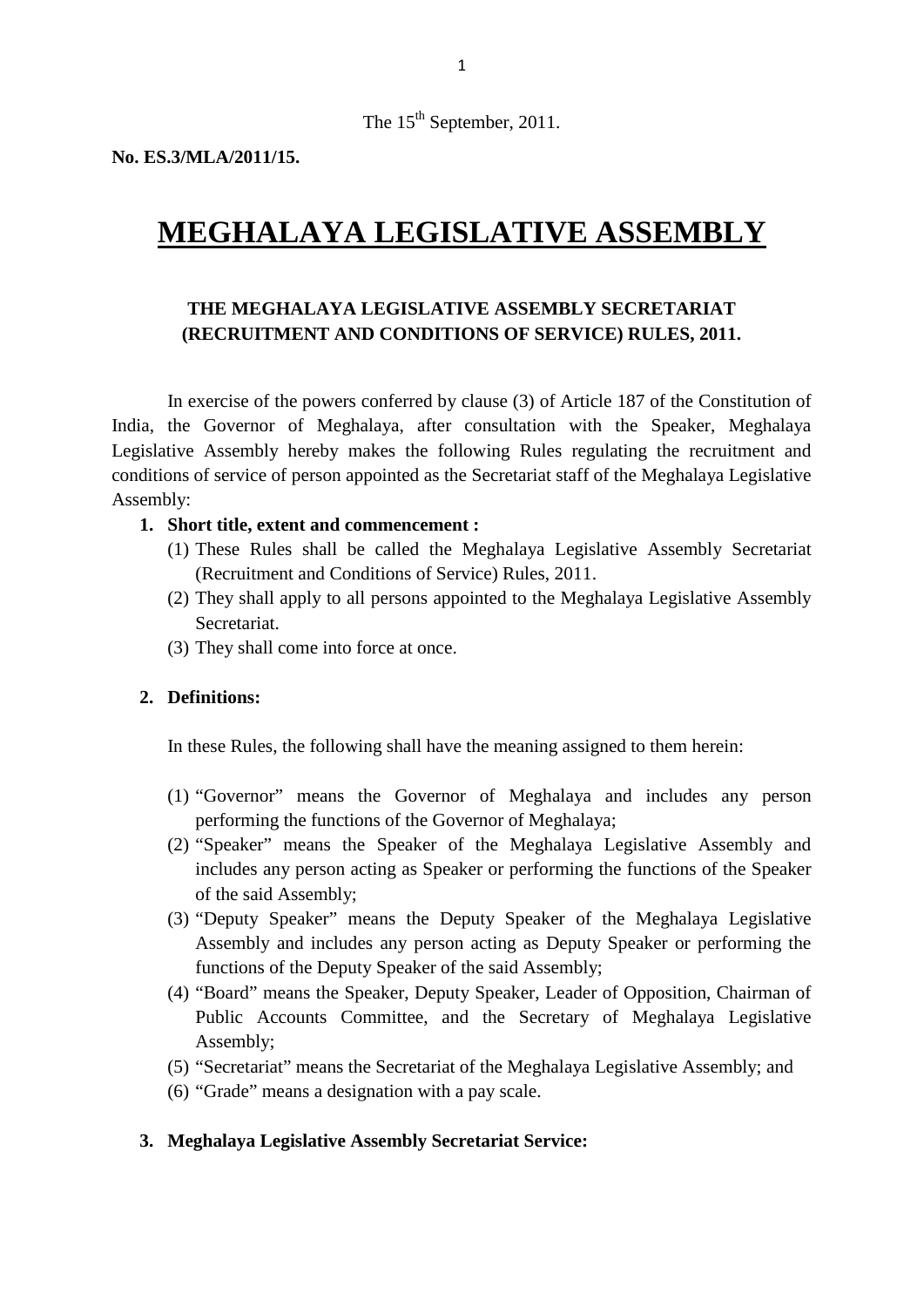-The officers and staff appointed to the Secretariat of the Meghalaya 2<br>
-The officers and staff appointed to the Secretariat of the Meghalaya<br>
Legislative Assembly before the advent of these Rules and thereafter, shall form a<br>
Service called the Meghalaya Legislative Assembly Secretariat Se Service called the Meghalaya Legislative Assembly Secretariat Service. The officers and staff appointe<br>
Legislative Assembly before the advent contract Service called the Meghalaya Legislative A<br> **4. Appointing & Removal Authority:** 

- Service called the Meghalaya Legislative Assembly Secretariat Service.<br> **Appointing & Removal Authority:**<br>
(1) The Governor, on the recommendation of the Speaker, shall be the appointing<br>
authority in the case of appointin authority in the case of appointing to the grade of Secretary.
- (1) The Governor, on the recommendation of the Speaker, shall be the appointing<br>authority in the case of appointing to the grade of Secretary.<br>(2) The Speaker shall be the appointing authority in the case of appointment to grades in gazetted category other than the grade of Secretary.
- (1) The Governor, on the recommendation of the Speaker, shall be the appointing<br>authority in the case of appointing to the grade of Secretary.<br>(2) The Speaker shall be the appointing authority in the case of appointment to Chairman of Public Accounts Committee, and the Secretary shall be the appointing authority in the case of appointment to all grades in non-gazetted category. (3) A Board comprising the Speaker Deputy Speaker, Leader<br>Chairman of Public Accounts Committee, and the Secreta<br>appointing authority in the case of appointment to all grades<br>category.<br>(4) The appointing authority is the r appointing authority in the case of ap<br>category.<br>(4) The appointing authority is the respectiv<br>5. Gazetted and Non-Gazetted grades:<br>(1) The grades of Committee Officer/Super
	-

- (4) The appointing authority is the respective removal authority.<br> **Gazetted and Non-Gazetted grades:**<br>
(1) The grades of Committee Officer/Superintendent and above, and any other post<br>
commensurate with the pay scale, sha commensurate with the pay scale, shall be in the Gazetted category.
- Gazetted and Non-Gazetted grades:<br>
(1) The grades of Committee Officer/Superintendent and above, and any other post<br>
commensurate with the pay scale, shall be in the Gazetted category.<br>
(2) All other grades below the grade the Non-Gazetted category. **6. Creation/abolition of posts and cadre review:**<br> **6. Creation/abolition of posts and cadre review:**<br> **6. Creation/abolition of posts and cadre review:**<br> **6. Creation/abolition of posts and cadre review:**<br> **6. Creation/a**

- (2) All other grades below the grade of Committee Officer/Superintendent shall be in<br>the Non-Gazetted category.<br> **6.** Creation/abolition of posts and cadre review:<br>
(1) The post of Secretary and above shall be created or with the approval of the Governor. Creation/abolition of posts and cadre review:<br>
(1) The post of Secretary and above shall be created or abolished by the Speaker only<br>
with the approval of the Governor.<br>
(2) The Board shall have the power to create and abo Creation/abolition of posts and cadre review:<br>
(1) The post of Secretary and above shall be created or abolished by the Speaker only<br>
with the approval of the Governor.<br>
(2) The Board shall have the power to create and abo
	-
	- new grade.
	- with the approval of the Governor.<br>
	(2) The Board shall have the power to create and abolish posts in all other grades.<br>
	(3) Power to create or abolish a post includes the power to create or abolish a post in a<br>
	new grade. commissioned in this behalf. (4) No post shall be created or abolished except after a Cadre study/review<br>commissioned in this behalf.<br>(5) Once the order of creation of posts has been issued by the Governor or the<br>Speaker, as the case may be, the Gover
	- (3) Power to create or abolish a post includes the power to create or abolish a post in a<br>new grade.<br>(4) No post shall be created or abolished except after a Cadre study/review<br>commissioned in this behalf.<br>(5) Once the ord necessary financial resources for adding the posts to the Secretariat. (5) Once the order of creation of posts has been issued by the Governor or the

Vacancies in various grades will be filled by the following methods as prescribed against each grade in the schedule. **7. Methods of appointment:**<br>Vacancies in various grades will be filled by the following methods a<br>against each grade in the schedule.<br>(a) Promotion.<br>(b) Departmental Competition limited to officers/staffs of the Secretari Methods of appointment:<br>
Vacancies in various grades will be filled by the following methods as pr<br>
against each grade in the schedule.<br>
(a) Promotion.<br>
(b) Departmental Competition limited to officers/staffs of the Secret Vacancies in various grades will be filled by the following methods a<br>against each grade in the schedule.<br>(a) Promotion.<br>(b) Departmental Competition limited to officers/staffs of the Secretariat.<br>(c) Direct Recruitment op

- 
- 
- 

**8. Departmental Competition limited to officers/staffs of the Secretariat.**<br> **8. Departmental Promotion Committee:**<br> **8. Departmental Promotion Committee:**<br>
There shall be a permanent Departmental Promotion Committee comp Secretary, an Additional Secretary and a Joint Secretary, nominated by the Speaker,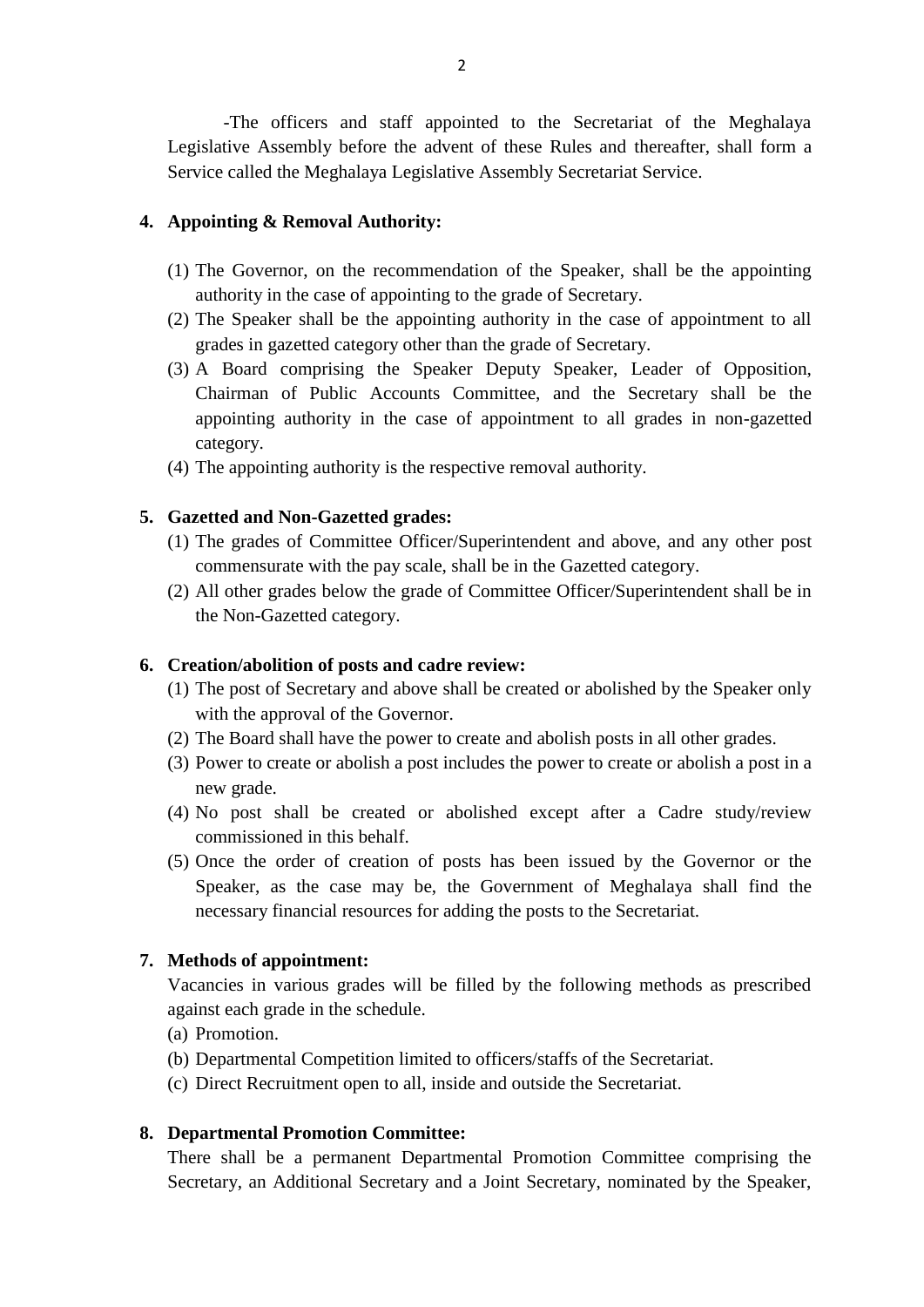which shall meet from time to time to consider and recommend promotion to posts in various grades to the respective appointing authorities:

Provided that in the case of appointment to the post of Secretary, the Speaker himself shall make suitable recommendation to the Governor in that behalf. Provided that in the case of appointment to the p<br>shall make suitable recommendation to the Gove<br>9. Sitting of DPC & Publicity to vacancies:<br>(1) The DPC shall sit three months before the Frovided that in the case of appointment to the post of Secretary, the Speaker himself shall make suitable recommendation to the Governor in that behalf.<br> **Sitting of DPC & Publicity to vacancies:**<br>
(1) The DPC shall sit t

- officers for promotion;
- Sitting of DPC & Publicity to vacancies:<br>
(1) The DPC shall sit three months before the occurrence of vacancy to consider<br>
officers for promotion;<br>
(2) In the case of vacancy to be filled by promotion caused by sudden and ing of DPC & Publicity to vacancies:<br>The DPC shall sit three months before the occurrence of vacancy to con<br>officers for promotion;<br>In the case of vacancy to be filled by promotion caused by sudden and unfore<br>events, the D
- (1) The DPC shall sit three months before the occurrence of vacancy to consider officers for promotion;<br>(2) In the case of vacancy to be filled by promotion caused by sudden and unforeseen events, the DPC shall sit within publicity through office circulars; (2) In the case of vacancy to be filled by promotion caused by sudden and unforeseen<br>events, the DPC shall sit within one month of the occurrence of vacancy;<br>(3) All vacancies to be filled by Departmental Competition shall (3) All vacancies to be filled by Departmental Competition shall be given due<br>publicity through office circulars;<br>(4) All vacancies to be filled by Direct Recruitment shall be given due publicity in<br>local newspapers; and<br>(
- local newspapers; and
- the Secretariat. **10. Principles for promotion:**<br> **10. Principles for promotion:**<br> **10. Principles for promotion:**<br> **10. Principles for promotion:** (5) Circulars and open advertisements shall also be placed on the official website of<br>the Secretariat.<br>**Principles for promotion:**<br>(1) Merit-cum-seniority shall be the principle for promotion in the case of Gazetted<br>posts.

- posts. (1) Merit-cum-seniority shall be the principle for promotion in the case of Gazetted<br>posts.<br>(2) Seniority-cum-merit shall be the principle for promotion in the case of Non-
	- Gazetted posts.
- (3) Only those officers/staff in regular employment against permanent posts are eligible to be considered for promotion and Departmental Competition. Gazetted posts.<br>
(3) Only those officers/s<br>
eligible to be consider<br> **11. Cut off dates:**<br>
The cut off dates for:

- (a) Reckoning age limit and possession of other eligibility conditions in the case of<br>
The cut off dates for:<br>
(a) Reckoning age limit and possession of other eligibility conditions in the case of<br>
Departmental Competition Departmental Competition and Direct Recruitment will be the date of issue of the office circular or the date of issue of open advertisement, as the case may be; The cut off dates for:<br>
(a) Reckoning age limit and possession of other eligibility conditions in the case of<br>
Departmental Competition and Direct Recruitment will be the date of issue of the<br>
office circular or the date o
- sitting of the Departmental Promotion Committee. (b) Reckoning the period of eligibility in the case of promotion will be the date of sitting of the Departmental Promotion Committee.<br>**12. Reckoning of recruitment quota:**

- (1) The quota of posts to be filled by a particular method as prescribed in the schedule<br>(1) The quota of posts to be filled by a particular method as prescribed in the schedule<br>shall be computed on a financial year basis, **Example 3**<br>**Example 3 Computed on a financial year basis, i.e. vacancies arising in a calendar year commencing from**  $1^{st}$  **April to**  $31^{st}$  **March of a year; and** year commencing from  $1<sup>st</sup>$  April to  $31<sup>st</sup>$  March of a year; and (1) The quota of posts to be filled by a particular method as prescribed in the schedule shall be computed on a financial year basis, i.e. vacancies arising in a calendar year commencing from  $1<sup>st</sup>$  April to  $31<sup>st</sup>$
- vacancies as existing on the commencement of a financial year will be freshly apportioned between various quota.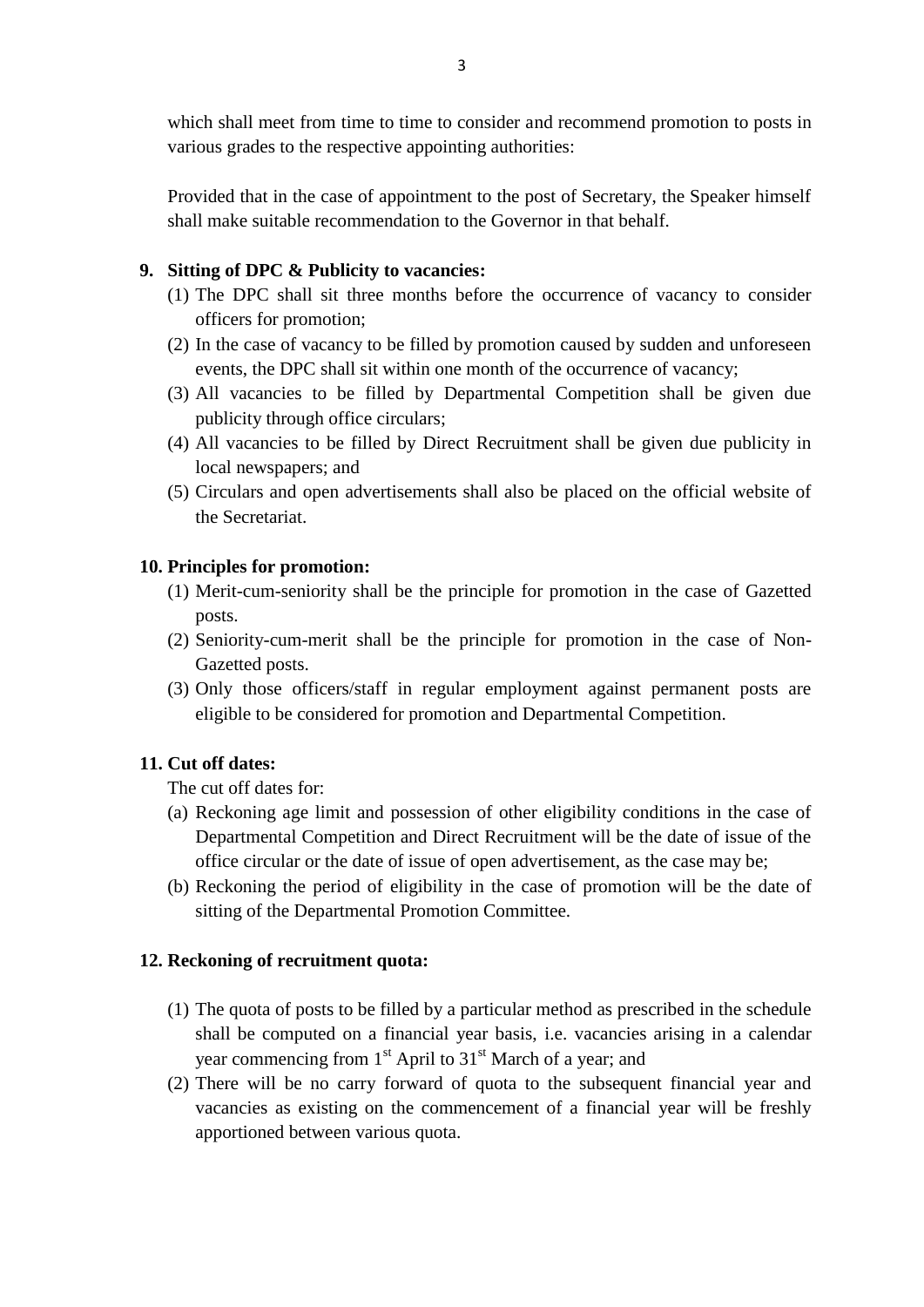**13. Waiver of eligibility period:**<br>The Governor, on the recommen The Governor, on the recommendation of the Speaker, in the case of post of Secretary, the Speaker, in the case of other Gazetted posts and the Board, in the case of non-Gazetted posts, have powers to waive, for reasons to be recorded in writing, the minimum qualifying service in the feeder grade for promotion to the next higher grade. of non-Gazetted posts<br>the minimum qualifyin<br>grade.<br>**14. Age relaxation:**<br>(1) There is no maxi

- (1) There is no maximum age limit for Officers/staff working in the Meghalaya<br>(1) There is no maximum age limit for Officers/staff working in the Meghalaya<br>Legislative Assembly Secretariat, for consideration for appointmen Legislation:<br>
There is no maximum age limit for Officers/staff working in the Meghalaya<br>
Legislative Assembly Secretariat, for consideration for appointment to any grade<br>
through Departmental Competition or Direct Recruitm through Departmental Competition or Direct Recruitment; and Age relaxation:<br>
(1) There is no maximum age limit for Officers/staff working in the Meghalaya<br>
Legislative Assembly Secretariat, for consideration for appointment to any grade<br>
through Departmental Competition or Direct R There is no maximum age limit for Officers/staff working in the Meghalar<br>Legislative Assembly Secretariat, for consideration for appointment to any grad<br>through Departmental Competition or Direct Recruitment; and<br>Age relax
- through Departmental Competition or Direct Recruit<br>
(2) Age relaxation shall be provided to the SCs, STs, (<br>
Government service as per orders in force in the Gov<br> **15. Superintendence and control of the Secretariat:**<br>
(1) (2) Age relaxation shall be provided to the SCs, STs, OBCs and persons already in<br>Government service as per orders in force in the Government of Meghalaya.<br>Superintendence and control of the Secretariat:<br>(1) The Secretaria

- Speaker. 15. Superintendence and control of the Secretariat:<br>
(1) The Secretariat shall be under the direct superintendence and control of the<br>
Speaker.<br>
(2) The Secretary, however, may exercise the powers of superintendence and co
	- over the Secretariat on behalf of the Speaker and for all his actions, the Secretary is strictly accountable to the Speaker.
- (3) Notwithstanding the fact that the appointing and removal authority in respect of Secretary is Governor, the Secretary shall be under the direct administrative control of the Speaker and any report of the Speaker to the Governor against the Secretary of any violation of this clause, shall be deemed to have automatically caused his removal forthwith. 16. Discretary of any violation of this clause, shall be deemed to have automatically<br>
26. Discretary of any violation of this clause, shall be deemed to have automatically<br>
26. Discretary authority:<br>
26. Discretary author

under its jurisdiction. 16. Disciplinary authority:<br>
The appointing authority is the disciplinary authority in the case of grades coming<br>
under its jurisdiction.<br> **17. Conduct, discipline, seniority, probation, confirmation, assured career** 

- **promotion scheme, suspension, dismissal, leave, retirement age, voluntary**<br> **retirement, compulsory retirement, penalties, reservation and other conditions of**<br> **service:**<br>
(1) In so far as matters not being regulated spe **retirement, compulsory retirement, penalties, reservation and other conditions of service:**
	- (1) In so far as matters not being regulated specifically in these rules herein, the rules applicable to the officers and staff of the Government of Meghalaya shall apply *mutatis mutandis* to the officers and staff of the Meghalaya Legislative Assembly Secretariat with the Governor, the Speaker and the Board being appropriately In so far as matters not being regulated specifically in these rules herein, the rules applicable to the officers and staff of the Government of Meghalaya shall apply *mutatis mutandis* to the officers and staff of the Meg seniority, probation, confirmation, assured career promotion scheme, suspension, dismissal, leave, retirement age, voluntary retirement, compulsory retirement, penalties, reservation and other conditions of service.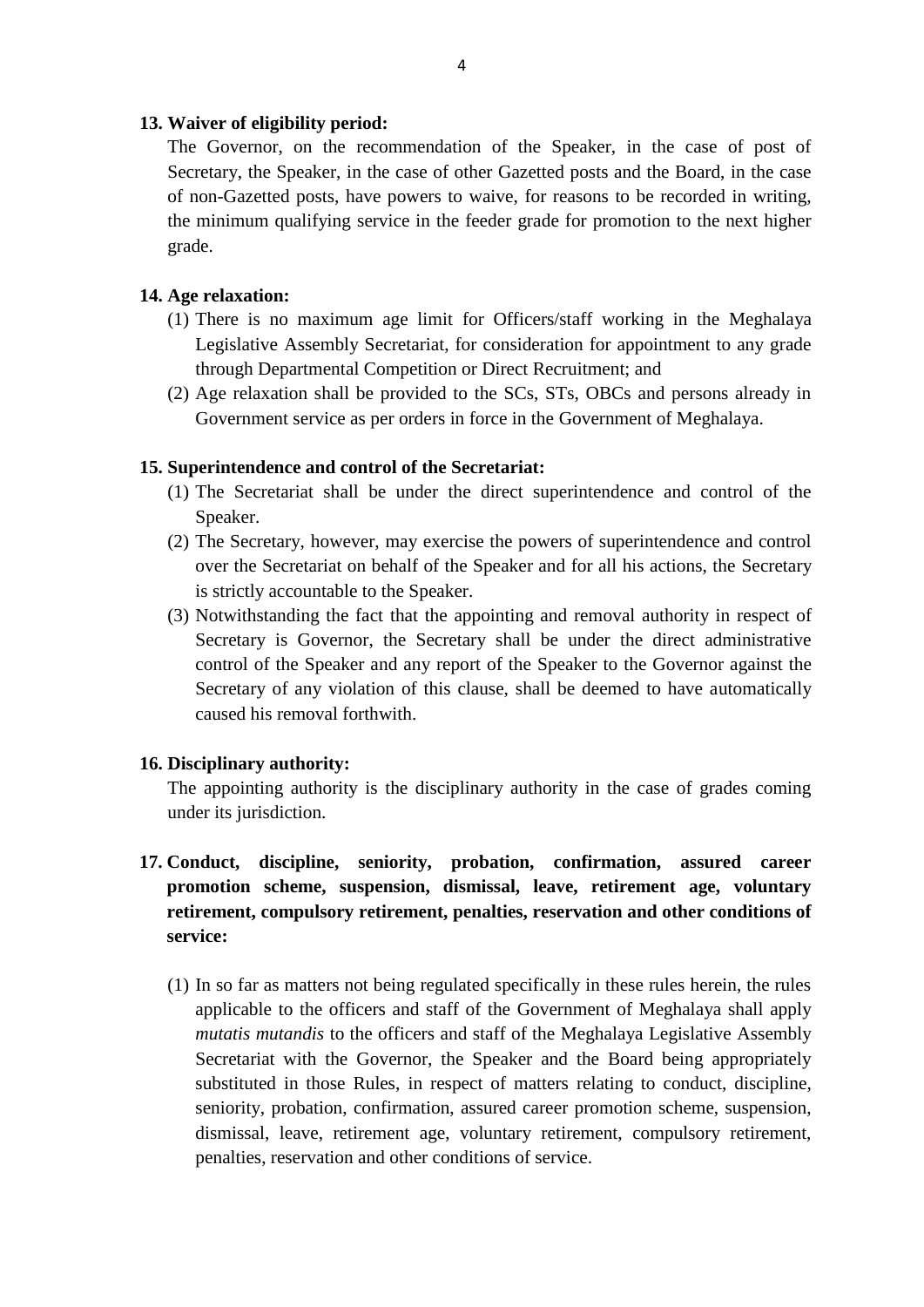(2) The Speaker shall have powers to modify or accept any of the Rules applicable to the officers and staff of the Government of Meghalaya, and thereafter, such Rules shall have only modified effect or of no effect, when applying to the officers and staff of the Meghalaya Legislative Assembly under sub-rule (1) above.

*Explanation*: Rules applicable to the officers and staff of the Government of Meghalaya mean and include Acts, Regulations, Policies, Circulars etc.,. shart have<br>staff of the<br>*Explanation*:<br>Meghalaya me<br>**18. Appeal:** 

- Explanation: Rules applicable to the officers and staff of the Government of Meghalaya mean and include Acts, Regulations, Policies, Circulars etc.,.<br> **Appeal:**<br>
(1) All appeals against the Orders of the Board and the Orde lie with the Speaker.
- (1) All appeals against the Orders of the Board and the Orders of the Secretary shall<br>lie with the Speaker.<br>(2) An appeal against the original order of the Speaker in relation to matters<br>pertaining to appointment, removal pertaining to appointment, removal and discipline of the Secretary shall lie with the Governor. (2) An appeal against the original order of the Speaker in relation to matters pertaining to appointment, removal and discipline of the Secretary shall lie with the Governor.<br>**19. Financing the Secretariat:** pertaining to appointment, removal and discipline of the Secretary shall lie with<br>the Governor.<br>**Financing the Secretariat:**<br>(1) There shall be a separate Assembly Secretariat independent of the financial and<br>administrativ

- administrative control of the Government under the superintendence and control of the Speaker in pursuance of letter and spirit of the provision of Act. 187 (3) of the Constitution of India. (1) There shall be a separate Assembly Secretariat independent of the financial and administrative control of the Government under the superintendence and control of the Speaker in pursuance of letter and spirit of the pr
- of the Budget of the Legislative Assembly and its Secretariat. (2) The Speaker shall be the final authority in regard to the determination of the size<br>of the Budget of the Legislative Assembly and its Secretariat.<br>(3) The Secretary shall bear the nodal administrative responsibility fo
- finances allocated to the Legislative Assembly and its Secretariat by the Appropriation Act including signing of financial orders, instruments, authorization of expenditure, sanction etc. (3) The Secretary shall bear the nodal administrative responsibility for handling all finances allocated to the Legislative Assembly and its Secretariat by the Appropriation Act including signing of financial orders, instr
- expediency and speed. The Speaker and the Secretary, with prior approval of the Speaker, may delegate,<br>
(4) The Speaker and the Secretary, with prior approval of the Speaker, may delegate,<br>
by orders, the financial powers to any other officer i
- Speaker shall not be altered by the Government, except in extreme contingencies and reasons thereof, shall have to be recorded by the Government and duly communicated for concurrence of the Speaker. (5) The Budget of the Legislative Assembly and its Secretariat proposed by the Speaker shall not be altered by the Government, except in extreme contingencies and reasons thereof, shall have to be recorded by the Governmen
- of its approved annual Budget. (6) The Assembly Secretariat shall have absolute financial autonomy within the limits<br>of its approved annual Budget.<br>(7) All Financial Rules and Rules relating to delegation to financial powers prevailing
- in various Departments of Government of Meghalaya shall be deemed to have been adapted in relation to the Meghalaya Legislative Assembly Secretariat till such time as the Secretariat does not have its own Financial Rules, with appropriate modifications, and the Speaker and the Secretary shall be deemed to have been substituted for Ministers, Secretaries and other functionaries of the Government of Meghalaya in the appropriate places in such Rules.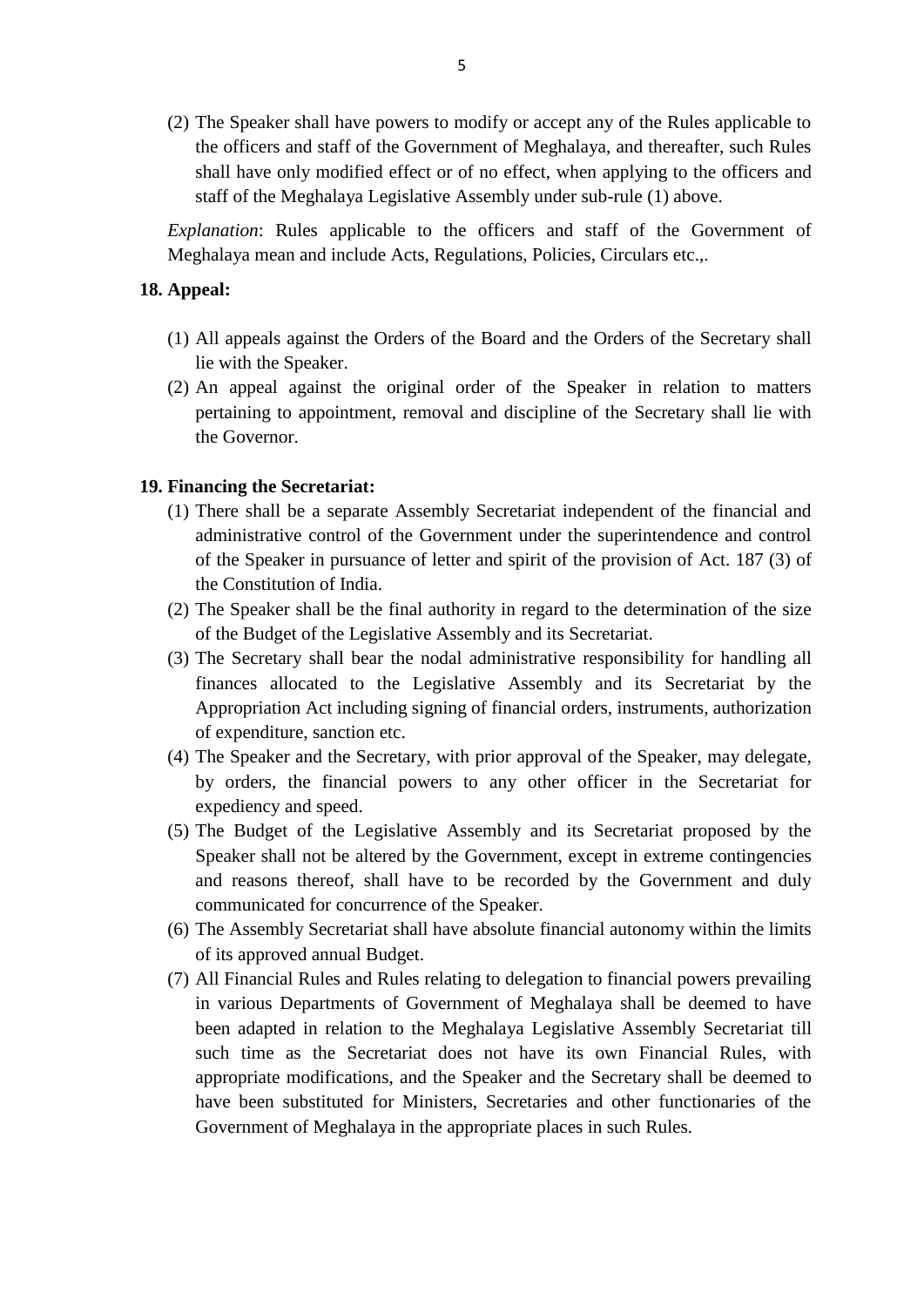**20. Miscellaneous matters:** All other matters affecting the officers and staff of the Meghalaya Legislative 20. Miscellaneous matters:<br>All other matters affecting the officers and staff of the Meghalaya Legislative<br>Assembly Secretariat but not specifically covered by these Rules shall be governed by the Acts, Rules, Regulations, Policies, Circulars etc. that are applicable to the officers and staff of the Government of Meghalaya. **21. Residuary powers:**<br>**21. Residuary powers:** 

- (1) The Board has power to amend these Rules including the Schedules from time to<br>(1) The Board has power to amend these Rules including the Schedules from time to time for more efficient administration of the Meghalaya Legislative Assembly Secretariat. (1) The Board has power to amend these Rules including the Schedules from time to time for more efficient administration of the Meghalaya Legislative Assembly Secretariat.<br>
(2) The Board however shall consult the Governor The Board has power to amend these Rules including the Schedules from time to time for more efficient administration of the Meghalaya Legislative Assembly Secretariat.<br>The Board however shall consult the Governor in respec
- the post of Secretary. (2) The Board howeve<br>
Rules, including the<br>
the post of Secreta<br> **22. Interpretation:**<br>
The power to interpre Rules, including the Schedules, if the amendment affects the provisions relating to<br>the post of Secretary.<br>The power to interpret the meaning of these Rules and to remove doubts is vested in<br>the Speaker and his decisions a

the Speaker and his decisions are final. **22. Interpretation:**<br>The power to interpret the meani<br>the Speaker and his decisions are<br>**23. Amendment of the Rules:** 

- (1) The provisions herein and in the Schedules, except as relates to the post of Secretary, may be varied by the Speaker from time to time. Secretary, may be varied by the Speaker from time to time.
- (1) The provisions herein and in the Schedules, except as relates to the post of Secretary, may be varied by the Speaker from time to time.<br>(2) The provisions herein and in the Schedules as relates to the post of Secretary be varied by the Speaker with the approval of the Governor. Secretary, may be varies<br>
(2) The provisions herein as<br>
be varied by the Speake<br> **24. Savings and Repeal:**<br>
(1) On and from the date of

- (2) The provisions herein and in the Schedules as relates to the post of Secretary may<br>be varied by the Speaker with the approval of the Governor.<br>**Savings and Repeal:**<br>(1) On and from the date of commencement of these Rul etc., governing the recruitment and conditions of service of the Officers and Staff of the Meghalaya Legislative Assembly Secretariat shall be deemed to have been repealed. (1) On and from the date of commencement of these Rules, all earlier Orders, Rules<br>etc., governing the recruitment and conditions of service of the Officers and Staff<br>of the Meghalaya Legislative Assembly Secretariat shall
- the Rules so repealed, shall be deemed to have been validly done or validly omitted to have been done until the advent of these Rules. (2) Notwithstanding such repeal, all actions done or omitted to have been done under<br>the Rules so repealed, shall be deemed to have been validly done or validly<br>omitted to have been done until the advent of these Rules.<br>(3
- the Speaker shall resolve such difficulty in exercise of his inherent powers under these Rules, to the maximum advantage of the Officer or Staff concerned.

H. MYLLIEMNGAP, Secretary, Meghalaya Legislative Assembly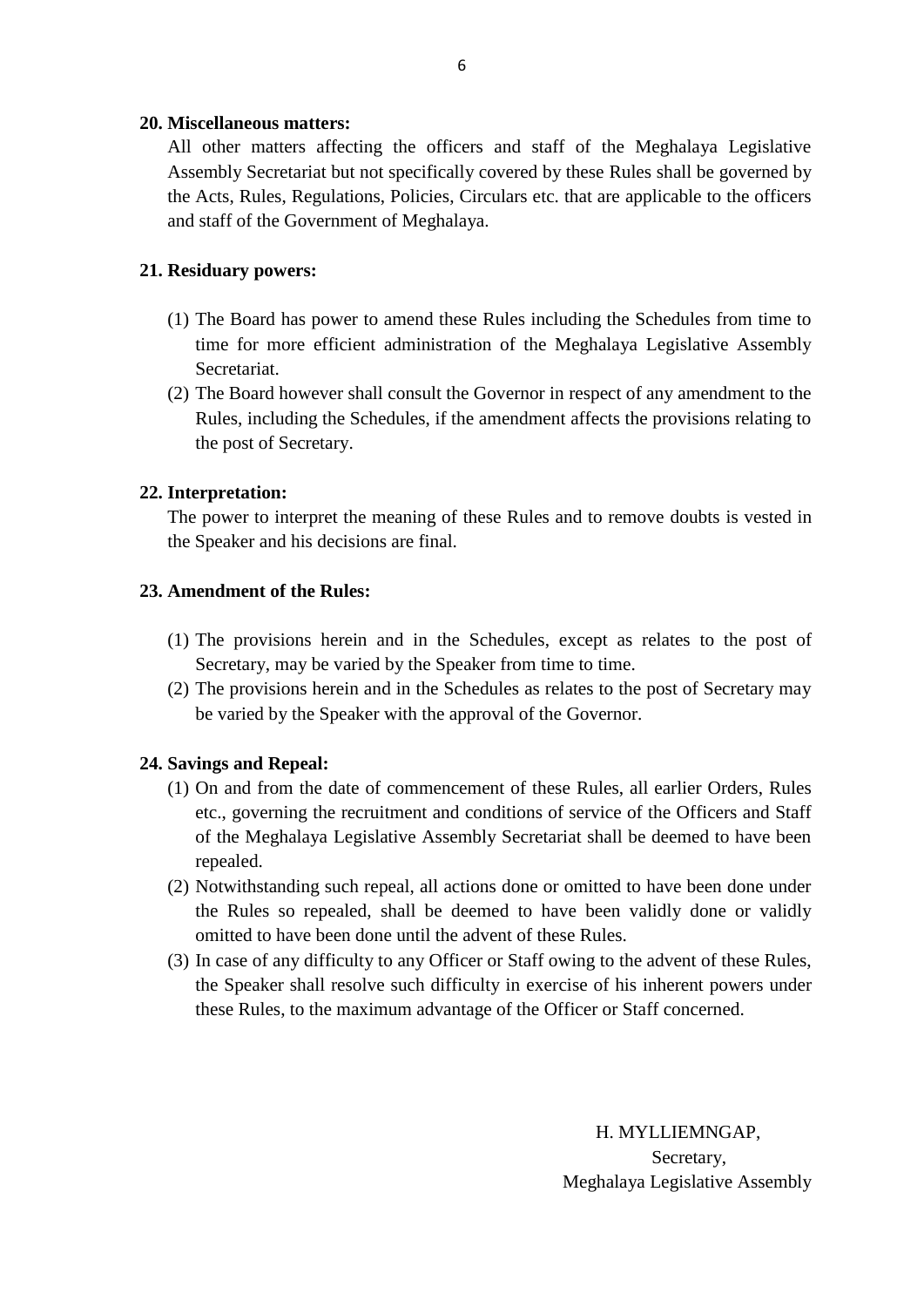# SCHEDULE – I

# SCHEDULE – I<br>
THE MEGHALAYA LEGISLATIVE ASSEMBLY SECRETARIAT<br>
(RECRUITMENT AND CONDITIONS OF SERVICE) RULES, 2011 EXAMPLE ASSEMBLY SECH<br>CONDITIONS OF SERVICE) R<br>A. GENERAL POSTS<br>n | No. of | methods of

|                | A. GENERAL POSTS        |                                     |                              |                                                                                                                                                                                                                                                                                                                                                                                                                                                                                                                                                                                                                                                                                                                                                                                                                                                                                                 |  |
|----------------|-------------------------|-------------------------------------|------------------------------|-------------------------------------------------------------------------------------------------------------------------------------------------------------------------------------------------------------------------------------------------------------------------------------------------------------------------------------------------------------------------------------------------------------------------------------------------------------------------------------------------------------------------------------------------------------------------------------------------------------------------------------------------------------------------------------------------------------------------------------------------------------------------------------------------------------------------------------------------------------------------------------------------|--|
| SI.<br>No.     | Grade                   | Pay scale (in<br>rupees)            | No. of<br>permanent<br>posts | methods of appointment                                                                                                                                                                                                                                                                                                                                                                                                                                                                                                                                                                                                                                                                                                                                                                                                                                                                          |  |
| $\mathbf{1}$   | Secretary               | 35300-1060-<br>41660-1220-<br>48980 | $\mathbf{1}$                 | <b>Promotion:</b><br>From amongst Additional Secretaries in<br>the Meghalaya Legislative Assembly<br>Secretariat with 1 year experience in<br>that grade, possessing a Degree and<br>sound<br>knowledge<br>having<br>and<br>experience in legislation, Committees,<br>Administration, Constitutional law and<br>Parliamentary procedure and practices.<br><b>Departmental Competitions:</b><br>If vacancy is not filled by promotion, it<br>be<br>filled<br>by Departmental<br>will<br>Competition<br>limited<br>Gazetted<br>to<br>Officers with at least 20 years total<br>service in the Meghalaya Legislative<br>Assembly Secretariat of which at least<br>10 years in the gazetted grades,<br>possessing a degree in law and having<br>sound knowledge and experience in<br>legislation,<br>Committees,<br>Administration, Constitutional law and<br>Parliamentary procedure and practices. |  |
| $\overline{2}$ | Additional<br>Secretary | 31300-940-<br>37880-1110-<br>46760  | $\overline{2}$               | <b>Promotion:</b><br>From amongst Joint Secretaries in the<br>Meghalaya<br>Legislative<br>Assembly<br>Secretariat with 1 year experience in<br>that grade, possessing a Degree and<br>having<br>sound<br>knowledge<br>and<br>experience in legislation, Committees,<br>Administration, Constitutional law and<br>Parliamentary procedure and practices.                                                                                                                                                                                                                                                                                                                                                                                                                                                                                                                                         |  |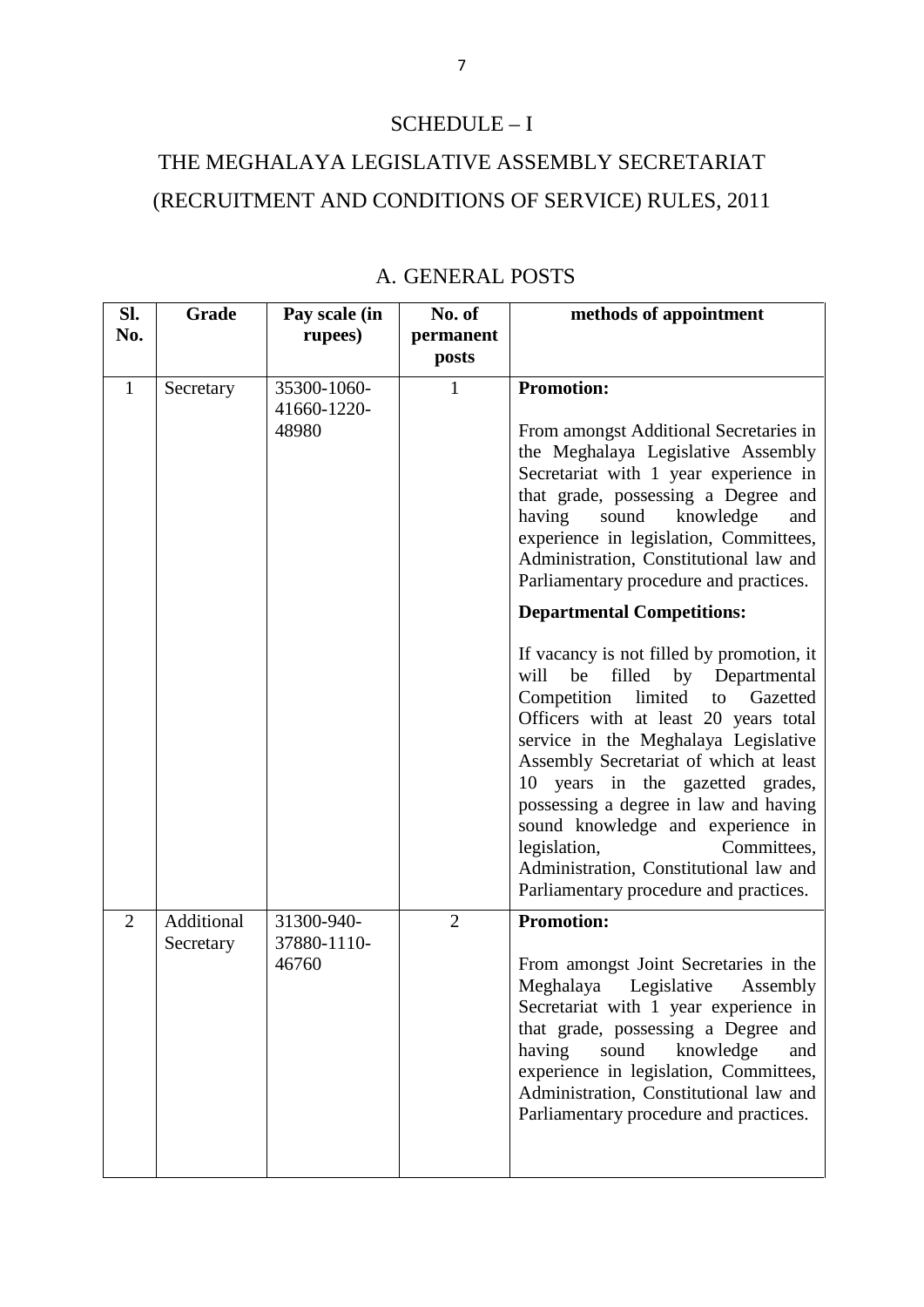|   |                     |                           | 8              |                                                                                                                                                                                                                                                                                                                                                                                                                                                                                                          |
|---|---------------------|---------------------------|----------------|----------------------------------------------------------------------------------------------------------------------------------------------------------------------------------------------------------------------------------------------------------------------------------------------------------------------------------------------------------------------------------------------------------------------------------------------------------------------------------------------------------|
|   |                     |                           |                | <b>Departmental Competitions:</b>                                                                                                                                                                                                                                                                                                                                                                                                                                                                        |
|   |                     |                           |                | If vacancy is not filled by promotion, it<br>filled<br>will<br>be<br>by Departmental<br>Competition<br>limited<br>Gazetted<br>to<br>Officers with at least 15 years total<br>service in the Meghalaya Legislative<br>Assembly Secretariat of which at least<br>years in the gazetted grades,<br>7<br>possessing a degree in law and having<br>sound knowledge and experience in<br>legislation,<br>Committees,<br>Administration, Constitutional law and<br>Parliamentary procedure and practices.       |
| 3 | Joint<br>Secretary  | 28700-860-<br>35580-1050- | 1              | <b>Promotion:</b>                                                                                                                                                                                                                                                                                                                                                                                                                                                                                        |
|   |                     | 43980                     |                | From amongst Deputy Secretaries in<br>the Meghalaya Legislative Assembly<br>Secretariat with 1 year experience in<br>that grade, possessing a Degree and<br>knowledge<br>having<br>sound<br>and<br>experience in legislation, Committees,<br>Administration, Constitutional law and<br>Parliamentary procedure and practices.                                                                                                                                                                            |
|   |                     |                           |                | <b>Departmental Competitions:</b>                                                                                                                                                                                                                                                                                                                                                                                                                                                                        |
|   |                     |                           |                | If vacancy is not filled by promotion, it<br>be<br>filled<br>will<br>by Departmental<br>limited<br>Competition<br>Gazetted<br>to<br>Officers with at least 10 years total<br>service in the Meghalaya Legislative<br>Assembly Secretariat of which at least<br>years in the<br>gazetted<br>5<br>grades,<br>possessing a degree in law and having<br>sound knowledge and experience in<br>legislation,<br>Committees,<br>Administration, Constitutional law and<br>Parliamentary procedure and practices. |
| 4 | Deputy<br>Secretary | 26700-800-<br>33100-1000- | $\overline{2}$ | <b>Promotion:</b>                                                                                                                                                                                                                                                                                                                                                                                                                                                                                        |
|   |                     | 42100                     |                | From amongst Under Secretaries in the<br>Meghalaya<br>Legislative<br>Assembly<br>Secretariat with 2 years experiences in<br>that grade, possessing a Degree and<br>having<br>sound<br>knowledge<br>and<br>experience in legislation, Committees,<br>Administration, Constitutional law and<br>Parliamentary procedure and practices.                                                                                                                                                                     |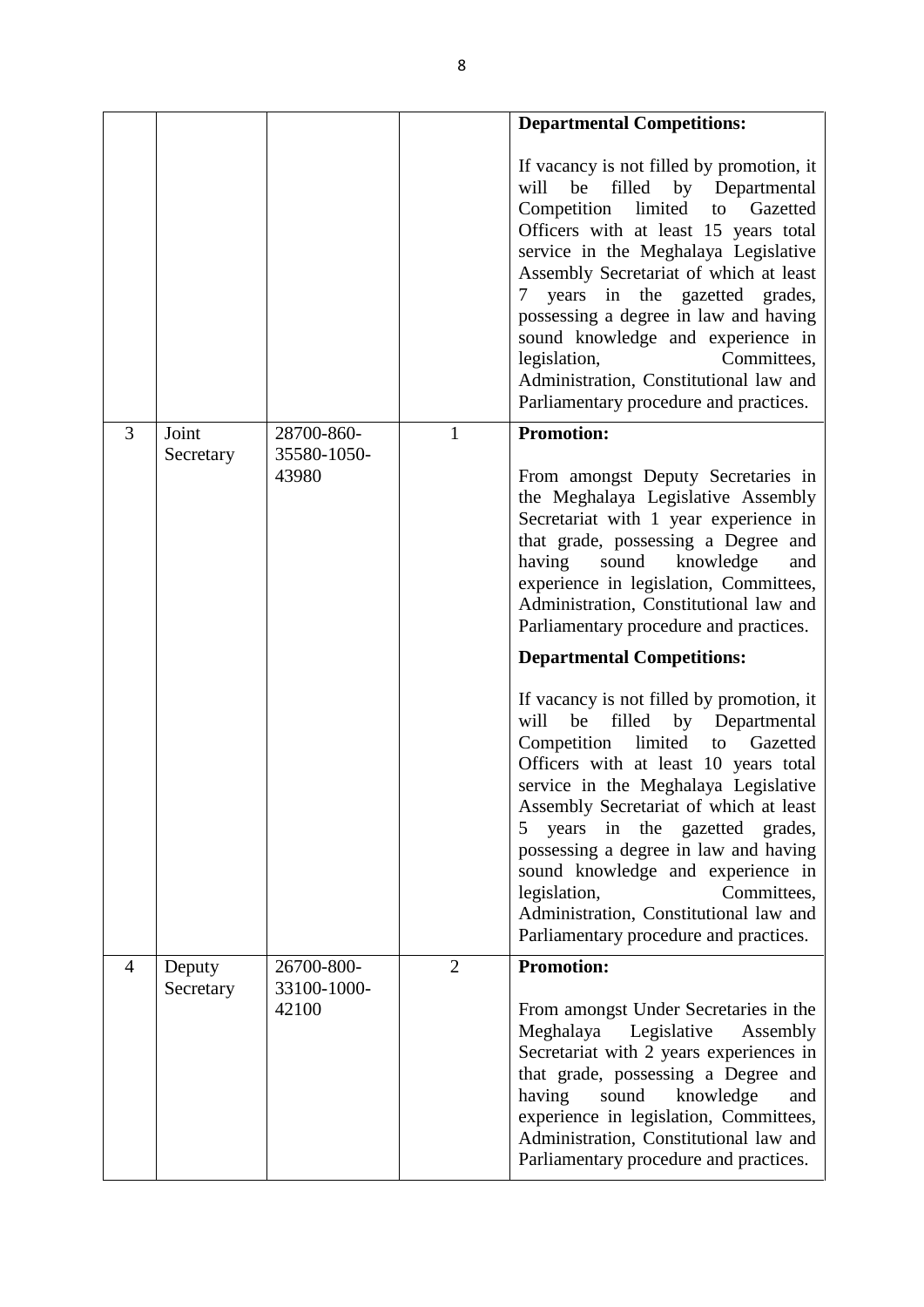|                |                          |                                   |                | <b>Departmental Competitions:</b>                                                                                                                                                                                                                                                                                                                                                                                                                                                                              |
|----------------|--------------------------|-----------------------------------|----------------|----------------------------------------------------------------------------------------------------------------------------------------------------------------------------------------------------------------------------------------------------------------------------------------------------------------------------------------------------------------------------------------------------------------------------------------------------------------------------------------------------------------|
|                |                          |                                   |                | If vacancy is not filled by promotion, it<br>will<br>be<br>filled<br>by Departmental<br>Competition limited<br>to Gazetted<br>Officers with at least 8 years total<br>service in the Meghalaya Legislative<br>Assembly Secretariat of which at least<br>years in the gazetted grades,<br>4<br>possessing a degree in law and having<br>sound knowledge and experience in<br>legislation,<br>Committees,<br>Administration, Constitutional law and<br>Parliamentary procedure and practices.                    |
| 5              | Officer<br>on<br>Special | 26700-800-<br>33100-1000-         | $\mathbf{1}$   | <b>Promotion:</b>                                                                                                                                                                                                                                                                                                                                                                                                                                                                                              |
|                | Duty<br>(Debates)        | 42100                             |                | From amongst Chief Reporters in the<br>Meghalaya Legislative<br>Assembly<br>Secretariat with 2 years experiences in<br>that grade.                                                                                                                                                                                                                                                                                                                                                                             |
|                |                          |                                   |                | <b>Departmental Competitions:</b>                                                                                                                                                                                                                                                                                                                                                                                                                                                                              |
|                |                          |                                   |                | If vacancy is not filled by promotion, it<br>filled<br>by Departmental<br>will<br>be<br>limited<br>Competition<br>Gazetted<br>to<br>Officers with at least 8 years total<br>service in the Meghalaya Legislative<br>Assembly Secretariat of which at least<br>years in the gazetted grades,<br>$\overline{4}$<br>possessing a degree in law and having<br>sound knowledge and experience in<br>legislation,<br>Committees,<br>Administration, Constitutional law and<br>Parliamentary procedure and practices. |
| 6              | Special                  | 23300-700-                        | $\mathbf{1}$   | <b>Designation:</b>                                                                                                                                                                                                                                                                                                                                                                                                                                                                                            |
|                | officer                  | 27500-830-<br>32480-970-<br>39270 |                | One<br>amongst<br>the<br>senior<br>Under<br>Secretaries will be<br>designated<br>as<br>Special Officer, keeping in view the<br>special requirements of the post.                                                                                                                                                                                                                                                                                                                                               |
| $\overline{7}$ | Under<br>Secretary       | 23300-700-<br>27500-830-          | $\overline{2}$ | <b>Promotion:</b>                                                                                                                                                                                                                                                                                                                                                                                                                                                                                              |
|                |                          | 32480-970-<br>39270               |                | From amongst Committee Officers,<br>Superintendents and Private Secretary<br>to Speaker with 2 years experiences in<br>any of the said grades and possessing a<br>Degree                                                                                                                                                                                                                                                                                                                                       |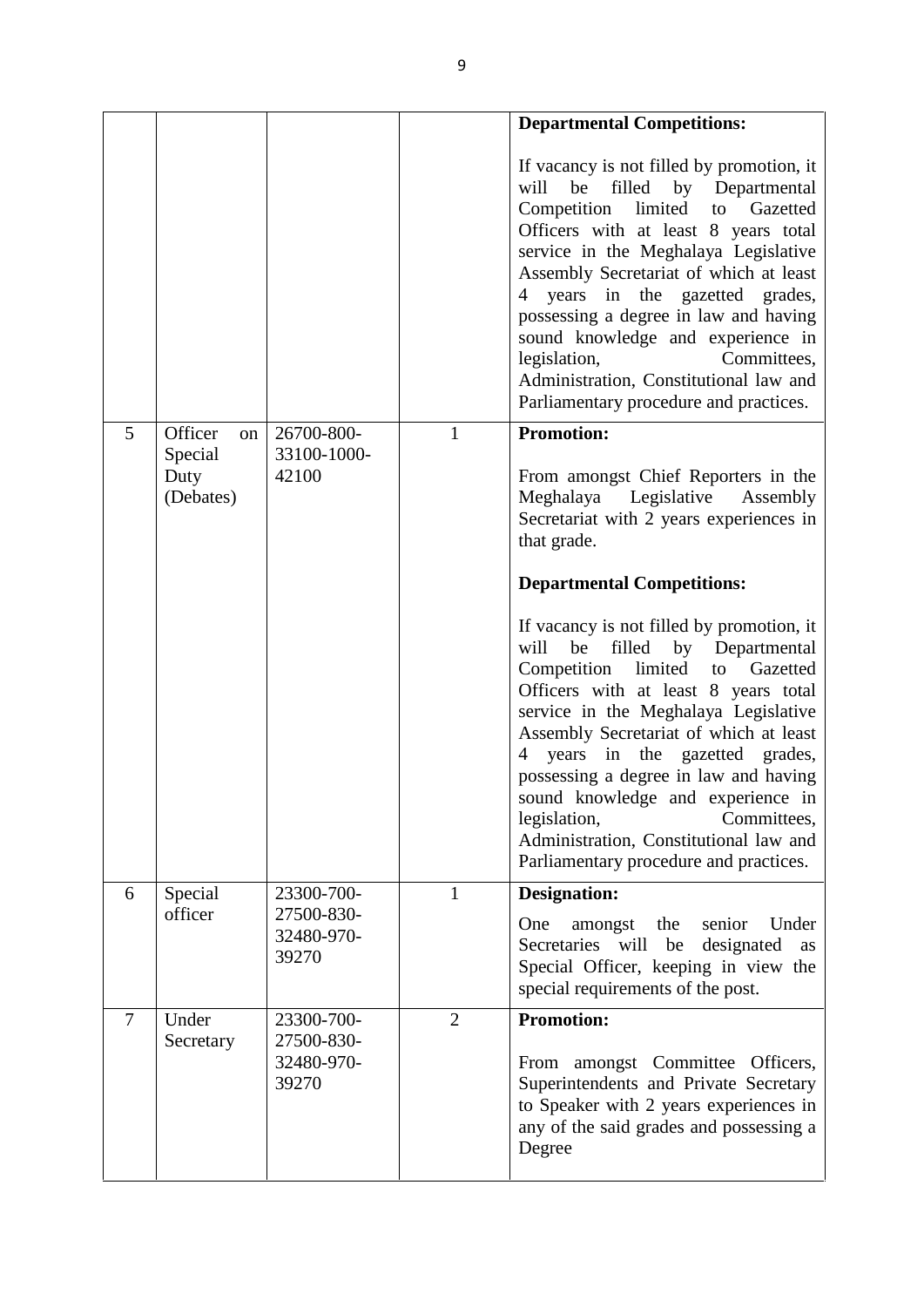|    |                     |                                                                                     |                | <b>Departmental Competitions:</b>                                                                                                                                                                                                                                                                                                    |
|----|---------------------|-------------------------------------------------------------------------------------|----------------|--------------------------------------------------------------------------------------------------------------------------------------------------------------------------------------------------------------------------------------------------------------------------------------------------------------------------------------|
|    |                     |                                                                                     |                | If vacancy is not filled by promotion, it<br>filled<br>by Departmental<br>will<br>be<br>limited<br>Competition<br>Gazetted<br>to<br>Officers with at least 8 years total<br>service in the Meghalaya Legislative<br>Assembly Secretariat and having sound<br>administrative experience.                                              |
| 8  | Chief               | 23300-700-<br>27500-830-                                                            | 1              | <b>Promotion:</b>                                                                                                                                                                                                                                                                                                                    |
|    | Reporter            | 32480-970-<br>39270                                                                 |                | From amongst Senior Grade Reporters<br>with 2 years experiences in that grade<br>and possessing a Degree                                                                                                                                                                                                                             |
|    |                     |                                                                                     |                | <b>Departmental Competitions:</b>                                                                                                                                                                                                                                                                                                    |
|    |                     |                                                                                     |                | If vacancy is not filled by promotion, it<br>filled<br>by Departmental<br>will<br>be<br>limited<br>Competition<br>Gazetted<br>to<br>Officers with at least 8 years total<br>service in the Meghalaya Legislative<br>Assembly Secretariat and possessing<br>sound experience and knowledge in<br>Parliamentary and Reporting matters. |
| 9  | Senior              | 23300-700-                                                                          | $\overline{4}$ | <b>Promotion:</b>                                                                                                                                                                                                                                                                                                                    |
|    | Grade<br>Reporter   | 27500-830-<br>32480-970-<br>39270 (For the<br>present<br>incumbents<br>only) 20700- |                | From amongst Grade I Reporters with 2<br>years experiences in that grade and<br>possessing a Degree<br><b>Departmental Competitions:</b>                                                                                                                                                                                             |
|    |                     | 32020<br>(For<br>future<br>promotees)                                               |                | If vacancy is not filled by promotion, it<br>be<br>filled by Departmental<br>will<br>Competition<br>limited<br>Gazetted<br>to<br>Officers with at least 8 years total<br>service in the Meghalaya Legislative<br>Assembly Secretariat and possessing<br>sound experience and knowledge in<br>Parliamentary and Reporting matters.    |
| 10 | Grade I<br>Reporter | 18300-500-<br>21800-EB-<br>650-27000-<br>810-35100                                  | $\overline{4}$ | <b>Departmental Competition:</b><br>By Departmental Competition, by skill<br>test in Stenography, good command of<br>English, Computer Knowledge and<br>experience in office administrative<br>works and with more than 5 years                                                                                                      |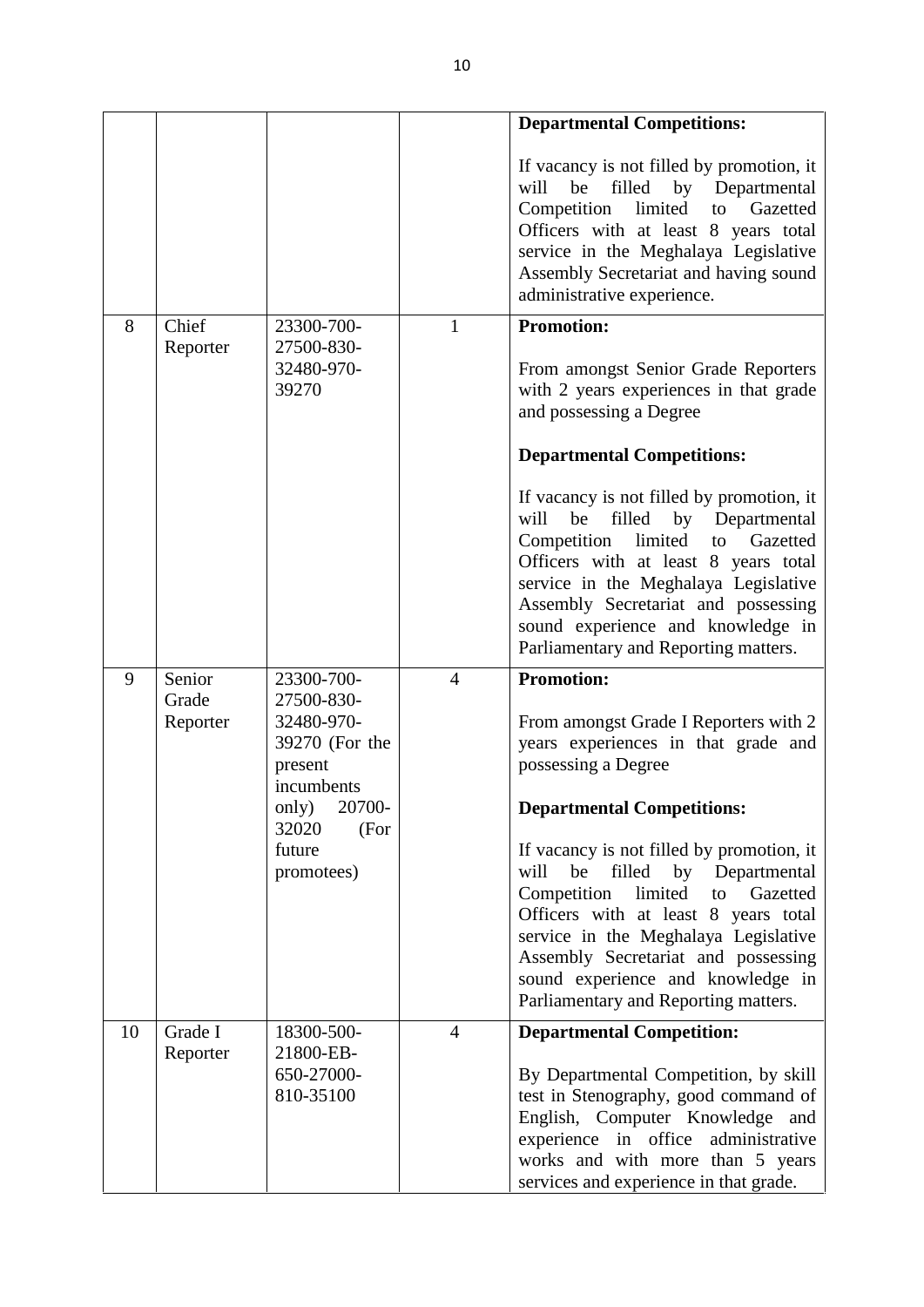|    |                       |                                                    |                | <b>Direct Recruitment:</b>                                                                                                                                                                                                                                                                                         |
|----|-----------------------|----------------------------------------------------|----------------|--------------------------------------------------------------------------------------------------------------------------------------------------------------------------------------------------------------------------------------------------------------------------------------------------------------------|
|    |                       |                                                    |                | If vacancy is not filled by Departmental<br>Competition, it will be filled by open<br>advertisement, through skill test in<br>Stenography in English, from persons<br>with a Degree and possessing<br>knowledge of computer.                                                                                       |
| 11 | Librarian             | 16300-410-<br>19170-EB-<br>530-23940-<br>720-31860 | $\overline{2}$ | <b>Promotion:</b><br>From amongst Assistant Librarians<br>with 2 years experiences in that grade.                                                                                                                                                                                                                  |
|    |                       |                                                    |                | <b>Departmental Competitions:</b>                                                                                                                                                                                                                                                                                  |
|    |                       |                                                    |                | If vacancy is not filled by promotion, it<br>filled by Departmental<br>will<br>be<br>Competition through written test and<br>interview, limited to employees with 3<br>years experiences in any post in the<br>Meghalaya Legislative Assembly<br>Secretariat and possessing Bachelor<br>Degree in Library Science. |
|    |                       |                                                    |                | <b>Direct Recruitment:</b>                                                                                                                                                                                                                                                                                         |
|    |                       |                                                    |                | If vacancy is not filled by promotion,<br>and Departmental Competition, it will<br>be filled by open advertisement,<br>through written test and interview from<br>persons with Bachelor Degree in<br>Library<br>Science with 2 years<br>experiences in any Library of repute.                                      |
| 12 | Assistant<br>Research | 16300-410-<br>19170-EB-                            | 1              | <b>Promotion:</b>                                                                                                                                                                                                                                                                                                  |
|    | Officer               | 530-23940-<br>720-31860                            |                | From amongst the Research Assistants<br>possessing a Degree, with 2 years<br>experiences in that grade.                                                                                                                                                                                                            |
|    |                       |                                                    |                | <b>Departmental Competitions:</b>                                                                                                                                                                                                                                                                                  |
|    |                       |                                                    |                | If vacancy is not filled by promotion, it<br>be<br>will<br>filled by Departmental<br>Competition limited to employees of<br>the Meghalaya Legislative Assembly<br>Secretariat, possessing Degree with<br>Diploma in Computer.                                                                                      |
|    |                       |                                                    |                | <b>Direct Recruitment:</b>                                                                                                                                                                                                                                                                                         |
|    |                       |                                                    |                | If vacancy is not filled by promotion,                                                                                                                                                                                                                                                                             |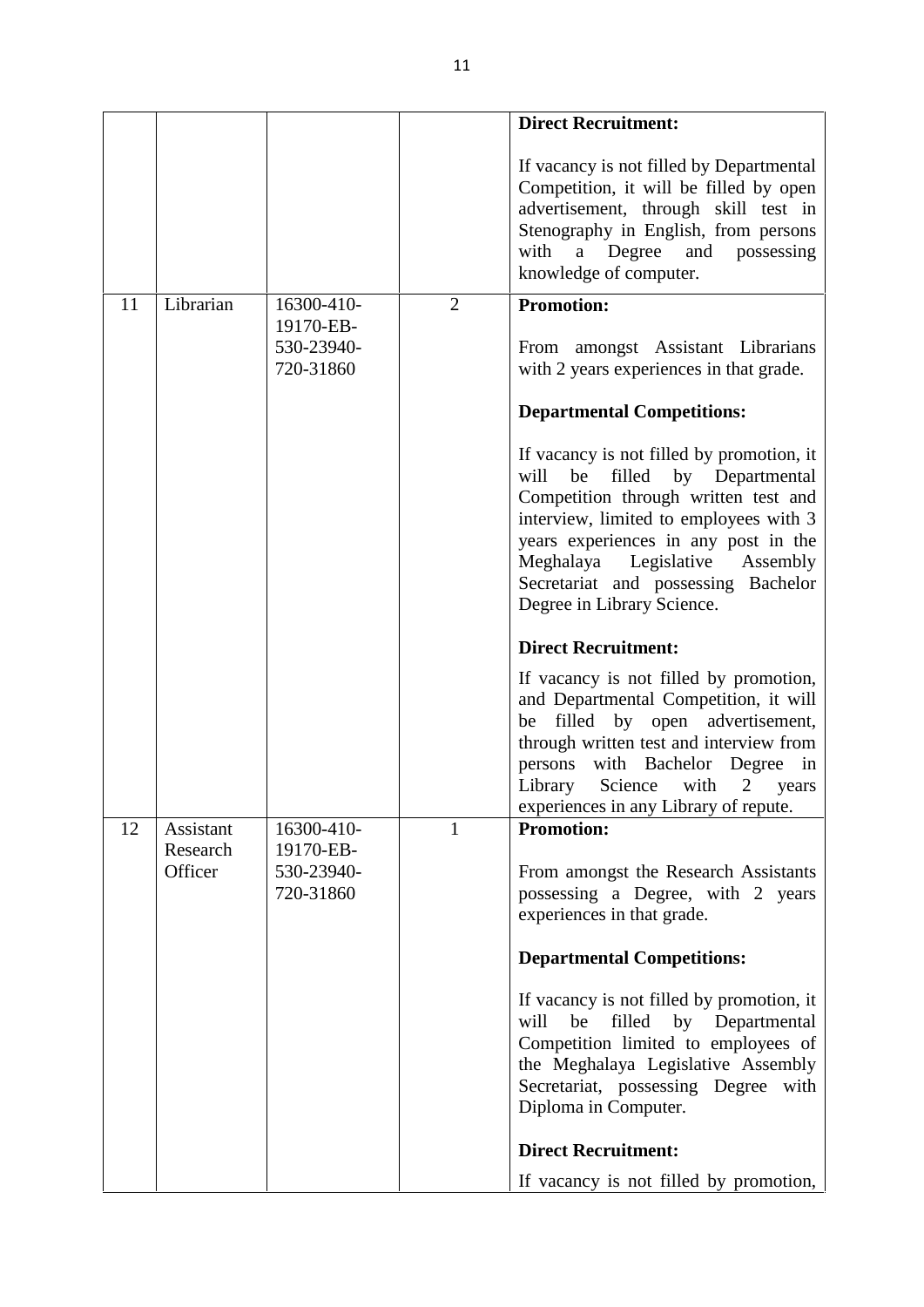|    |                                                  |                                                    | 12           |                                                                                                                                                                                                                                                                                                                                                                                                                                                                                                                                                                                                                                                              |
|----|--------------------------------------------------|----------------------------------------------------|--------------|--------------------------------------------------------------------------------------------------------------------------------------------------------------------------------------------------------------------------------------------------------------------------------------------------------------------------------------------------------------------------------------------------------------------------------------------------------------------------------------------------------------------------------------------------------------------------------------------------------------------------------------------------------------|
|    |                                                  |                                                    |              | and Departmental Competition, it will<br>be filled by open advertisement from<br>candidates possessing Degree with<br>Diploma in Computer.                                                                                                                                                                                                                                                                                                                                                                                                                                                                                                                   |
| 13 | Marshal                                          | 16300-410-<br>19170-EB-<br>530-23940-<br>720-31860 | $\mathbf{1}$ | <b>Promotion:</b><br>From amongst Watch & Ward Officers<br>with 2 years experiences in that grade<br>and also with service background in<br>Police/Navy/Army.<br><b>Departmental Competitions:</b><br>From amongst Senior Watch & Wards<br>have<br>who<br>served<br>in<br>the<br>Police/Navy/Army.<br><b>Direct Recruitment:</b><br>From candidates possessing a Degree<br>and having Service background in<br>Police/Navy/Army.                                                                                                                                                                                                                             |
| 14 | Private<br>Secretary to<br>Honourable<br>Speaker | 18300-500-<br>21800-EB-<br>650-27000-<br>810-35100 | $\mathbf{1}$ | <b>Designation:</b><br>Hon. Speaker will designate any officer<br>in the Meghalaya Legislative Assembly<br>Secretariat holding a post in the Pay<br>Scale of PS to HS as his Private<br>Secretary.                                                                                                                                                                                                                                                                                                                                                                                                                                                           |
| 15 | Committee                                        | 18300-500-<br>21800-EB-<br>650-27000-<br>810-35100 | 3            | <b>Promotion:</b><br>50% of posts<br>From<br>Assistant<br>amongst<br>Superintendents<br>with<br>2<br>years<br>experiences in that grade.<br><b>Departmental Competitions:</b><br>All posts not filled by promotion $\&$<br>50% of posts<br>Vacancies not filled by promotion and<br>the remaining 50% of posts, will be<br>filled by Departmental Competition<br>through written test and interview<br>limited to employees with 3 years of<br>experience in any post in the<br>Meghalaya Legislative<br>Assembly<br>Secretariat with Degree in law.<br><b>Direct Recruitment:</b><br>All posts not filled by promotion &<br><b>Departmental Competition</b> |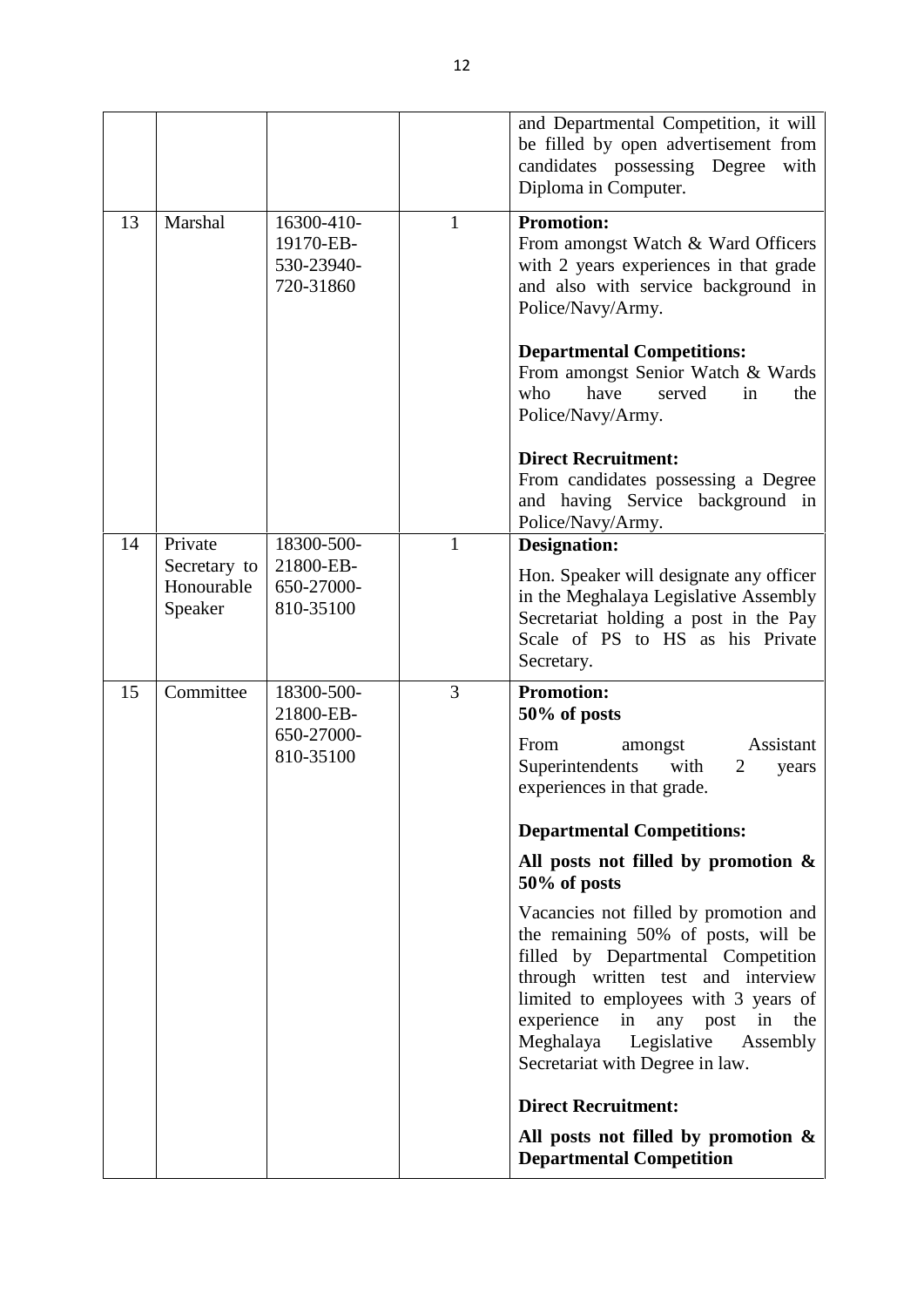|    |                                 |                                                    |                | Vacancies not filled by promotion and<br>Departmental Competition, will be<br>filled by open advertisement, through<br>written test and interview from persons<br>with Degree in law, and experience of 3<br>years in legal practice, legal institutions<br>etc.                                          |
|----|---------------------------------|----------------------------------------------------|----------------|-----------------------------------------------------------------------------------------------------------------------------------------------------------------------------------------------------------------------------------------------------------------------------------------------------------|
| 16 | Superintend<br>ent              | 18300-500-<br>21800-EB-                            | $\overline{2}$ | <b>Promotion:</b><br>50% of posts                                                                                                                                                                                                                                                                         |
|    |                                 | 650-27000-<br>810-35100                            |                | From<br>Assistant<br>amongst<br>Superintendents<br>with<br>2<br>years<br>experiences in that grade.                                                                                                                                                                                                       |
|    |                                 |                                                    |                | <b>Departmental Competitions:</b>                                                                                                                                                                                                                                                                         |
|    |                                 |                                                    |                | All posts not filled by promotion $\&$<br>50% of posts                                                                                                                                                                                                                                                    |
|    |                                 |                                                    |                | Vacancies not filled by promotion and<br>the remaining 50% of posts, will be<br>filled by Departmental Competition<br>through written test and interview<br>limited to employees with 3 years of<br>experience in any post in the<br>Meghalaya Legislative<br>Assembly<br>Secretariat with Degree in law. |
|    |                                 |                                                    |                | <b>Direct Recruitment:</b>                                                                                                                                                                                                                                                                                |
|    |                                 |                                                    |                | All posts not filled by promotion $\&$<br><b>Departmental Competition</b>                                                                                                                                                                                                                                 |
|    |                                 |                                                    |                | Vacancies not filled by promotion and<br>Departmental Competition, will be<br>filled by open advertisement, through<br>written test and interview from persons<br>with Degree in law, and experience of 3<br>years in legal practice, legal institutions<br>etc.                                          |
| 17 | Assistant<br>Superintend<br>ent | 15700-390-<br>18430-EB-<br>510-23020-<br>690-30610 | $\mathbf{1}$   | <b>Promotion:</b><br>From amongst cashiers and Upper<br>Division<br>Assistants<br>with 2<br>years<br>experiences in those grades.                                                                                                                                                                         |
|    |                                 |                                                    |                | <b>Departmental Competition:</b>                                                                                                                                                                                                                                                                          |
|    |                                 |                                                    |                | If vacancy is not filled by promotion it<br>will<br>be<br>filled by Departmental<br>Competition<br>limited<br>staffs<br>of<br>to<br>Meghalaya<br>Legislative<br>Assembly<br>Secretariat.                                                                                                                  |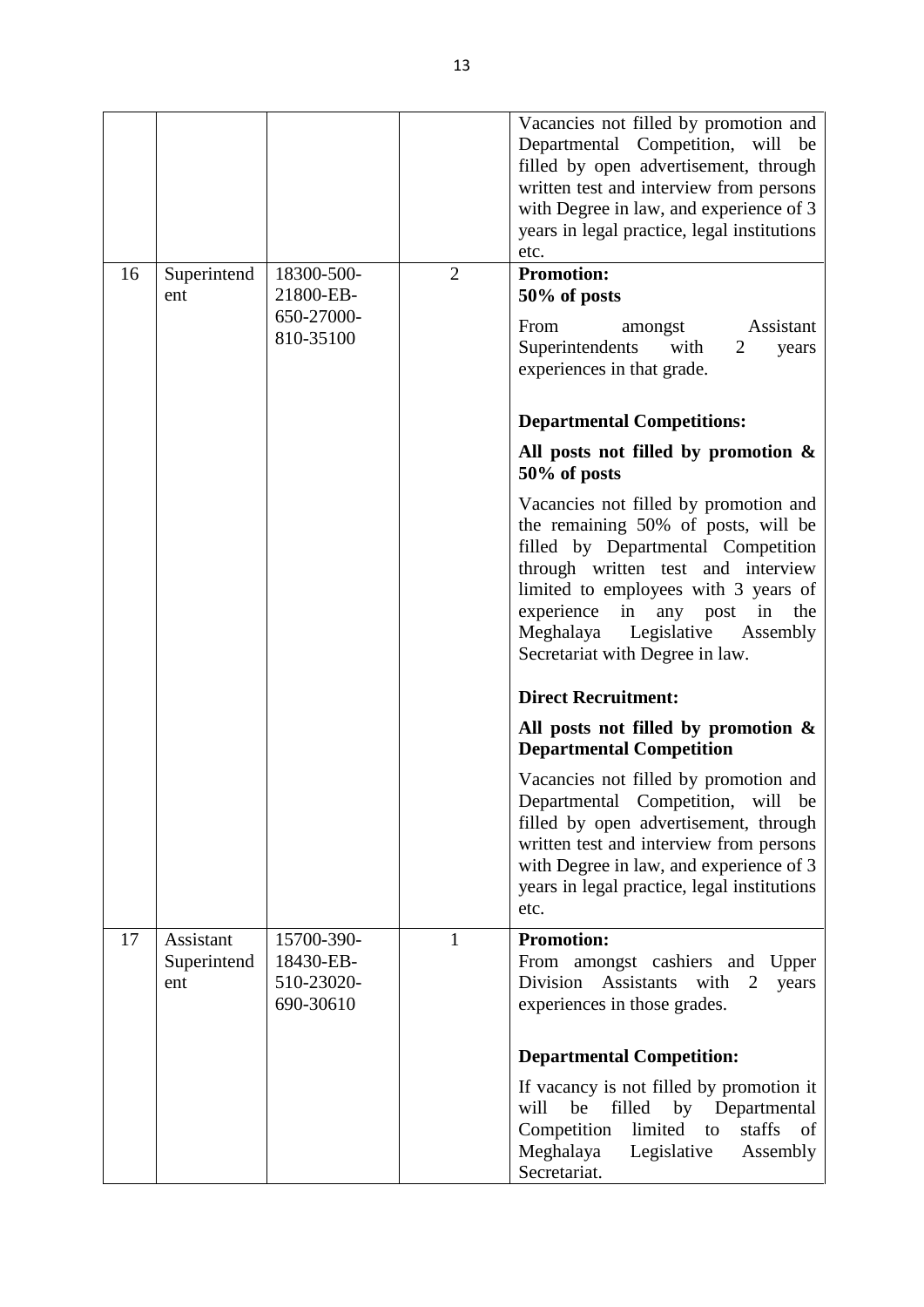|    |                                |                                                    | 14                                                      |                                                                                                                                                                                                                                                                                            |
|----|--------------------------------|----------------------------------------------------|---------------------------------------------------------|--------------------------------------------------------------------------------------------------------------------------------------------------------------------------------------------------------------------------------------------------------------------------------------------|
| 18 | Subordinate<br>Engineer        | 14100-350-<br>16550-EB-<br>460-20690-<br>620-27510 | $\mathbf{1}$                                            | <b>Promotion:</b><br>From amongst Electrical Supervisors<br>with 2 years experiences in that grade.                                                                                                                                                                                        |
|    |                                |                                                    |                                                         | <b>Departmental Competition:</b>                                                                                                                                                                                                                                                           |
|    |                                |                                                    |                                                         | If vacancy is not filled by promotion, it<br>will<br>be<br>filled<br>by Departmental<br>Competition<br>limited<br>staffs<br>of<br>to<br>Meghalaya<br>Legislative<br>Assembly<br>Secretariat holding<br>Degree<br>a<br>in<br>Electrical Engineering.                                        |
|    |                                |                                                    |                                                         | <b>Direct Recruitment:</b>                                                                                                                                                                                                                                                                 |
|    |                                |                                                    |                                                         | If<br>filled<br>vacancy is<br>by<br>not<br>promotion/Departmental Competition,<br>it will be filled by open advertisement,<br>through field and other skill tests from<br>with<br>Electrical<br>persons<br>degree<br>Engineering.                                                          |
| 19 | Upper<br>Division<br>Assistant | 14100-350-<br>16550-EB-<br>460-20690-<br>620-27510 | 16<br>(Including)<br>one post for<br>the Press<br>Wing) | <b>Promotion:</b><br>Division<br>From<br>Lower<br>amongst<br>Assistants/Time<br>of<br>the<br>Keepers<br>Meghalaya<br>Legislative<br>Assembly<br>Secretariat with 3 years experiences in<br>that grade.                                                                                     |
|    |                                |                                                    |                                                         | <b>Departmental Competition:</b>                                                                                                                                                                                                                                                           |
|    |                                |                                                    |                                                         | If vacancy is not filled by promotion, it<br>be<br>by Departmental<br>will<br>filled<br>Competition<br>limited to<br>staffs<br>of<br>Meghalaya<br>Legislative<br>Assembly<br>Secretariat having Higher Secondary<br>Certificate<br>School<br>Leaving<br>qualification and work experience. |
| 20 | Cashier                        | 14100-350-<br>16550-EB-<br>460-20690-<br>620-27510 | $\mathbf{1}$                                            | <b>Designation:</b><br>One amongst the senior Upper Division<br>Clerks will be designated as Cashier,<br>keeping in view the special job<br>requirements.                                                                                                                                  |
|    |                                |                                                    |                                                         | <b>Departmental Competition:</b>                                                                                                                                                                                                                                                           |
|    |                                |                                                    |                                                         | If vacancy is not filled by promotion, it<br>will<br>be<br>filled<br>by Departmental<br>Competition<br>limited<br>staffs<br>of<br>to<br>Meghalaya<br>Legislative<br>Assembly<br>Secretariat holding<br>a Degree<br>in<br>Commerce and work experience.                                     |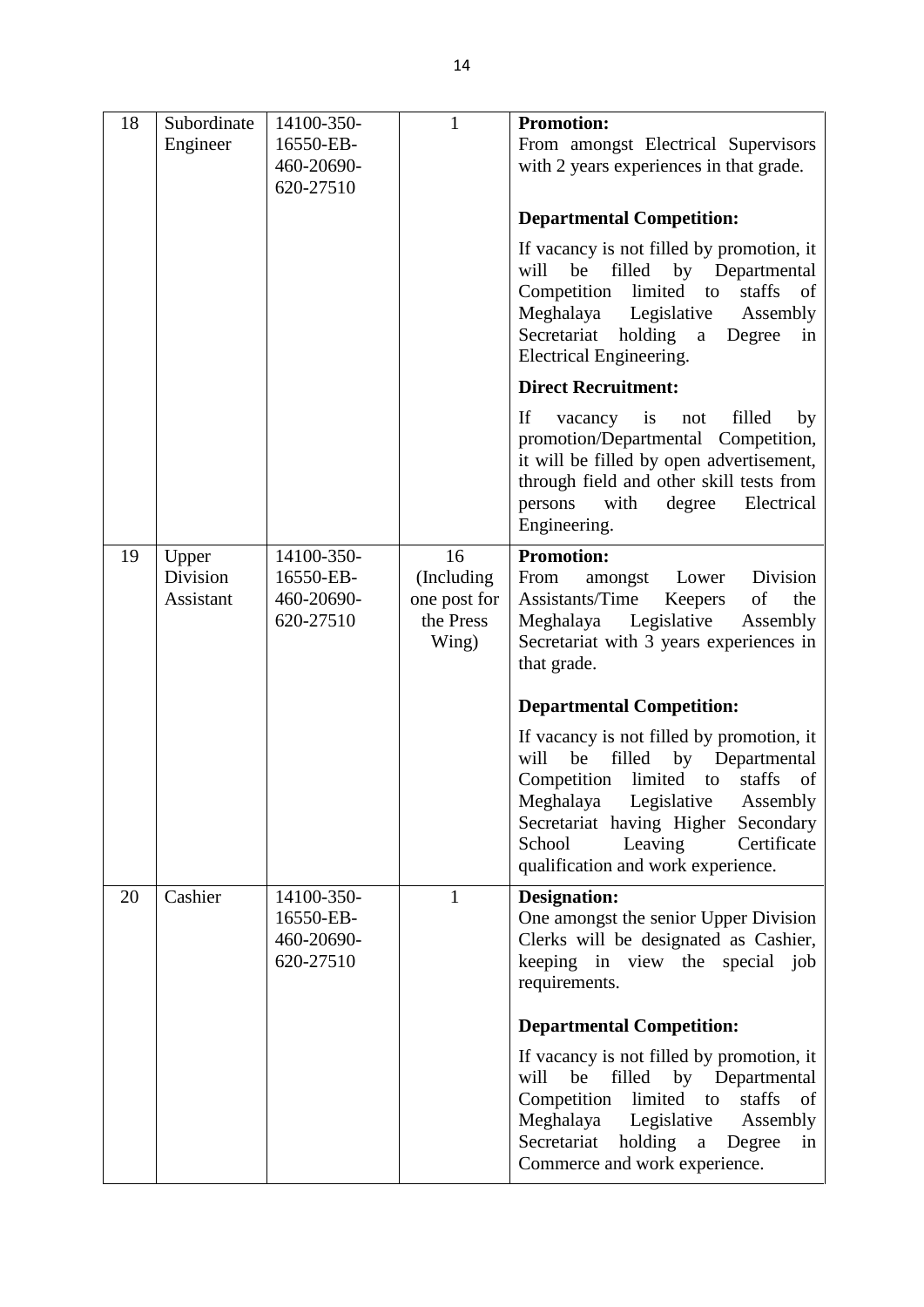|    |                                  |                                                    | 15             |                                                                                                                                                                                                                                                                                                      |
|----|----------------------------------|----------------------------------------------------|----------------|------------------------------------------------------------------------------------------------------------------------------------------------------------------------------------------------------------------------------------------------------------------------------------------------------|
| 21 | Watch<br>$\&$<br>Ward<br>Officer | 13100-330-<br>15410-EB-<br>420-19190-<br>580-25570 | $\mathbf{1}$   | <b>Promotion:</b><br>From amongst Senior Watch & Ward<br>of the Meghalaya Legislative Assembly<br>Secretariat with 2 years experiences in<br>that grade.                                                                                                                                             |
|    |                                  |                                                    |                | <b>Departmental Competition:</b>                                                                                                                                                                                                                                                                     |
|    |                                  |                                                    |                | If vacancy is not filled by promotion, it<br>filled by Departmental<br>will<br>be<br>Competition<br>limited to<br>staffs<br>of<br>Meghalaya<br>Legislative<br>Assembly<br>Secretariat with<br>minimum<br>Higher<br>Secondary School Leaving Certificate<br>qualification and work experience.        |
| 22 | Steno Grade<br>$\mathbf{I}$      | 13100-330-<br>15410-EB-<br>420-19190-<br>580-25570 | 3              | <b>Promotion:</b><br>From amongst Steno Grade III of the<br>Meghalaya Legislative<br>Assembly<br>Secretariat with 2 years experiences in<br>that grade.                                                                                                                                              |
|    |                                  |                                                    |                | <b>Departmental Competition:</b>                                                                                                                                                                                                                                                                     |
|    |                                  |                                                    |                | If vacancy is not filled by promotion, it<br>be<br>filled<br>by Departmental<br>will<br>Competition<br>limited to<br>staffs<br>of<br>Meghalaya Legislative<br>Assembly<br>Secretariat with<br>stenography<br>qualification, Computer knowledge and<br>work experience.                               |
| 23 | Senior<br>Watch<br>$\&$<br>Ward  | 12000-300-<br>14100-EB-<br>390-17610-<br>530-23440 | $\overline{4}$ | <b>Promotion:</b><br>From amongst Junior Watch & Ward of<br>the Meghalaya Legislative Assembly<br>Secretariat with 2 years experiences in<br>that grade.                                                                                                                                             |
|    |                                  |                                                    |                | <b>Departmental Competition:</b>                                                                                                                                                                                                                                                                     |
|    |                                  |                                                    |                | If vacancy is not filled by promotion, it<br>be<br>will<br>filled<br>by<br>Departmental<br>Competition<br>limited<br>staffs<br>to<br>of<br>Meghalaya<br>Legislative<br>Assembly<br>with Higher<br>Secretariat<br>Secondary<br>Certificate<br>School<br>Leaving<br>qualification and work experience. |
| 24 | Assistant<br>Librarian           | 11300-280-<br>13260-EB-<br>360-16500-<br>500-22000 | $\mathbf{1}$   | <b>Promotion:</b><br>From amongst Library Assistants of the<br>Meghalaya<br>Legislative<br>Assembly<br>Secretariat with 2 years experiences in<br>that grade.                                                                                                                                        |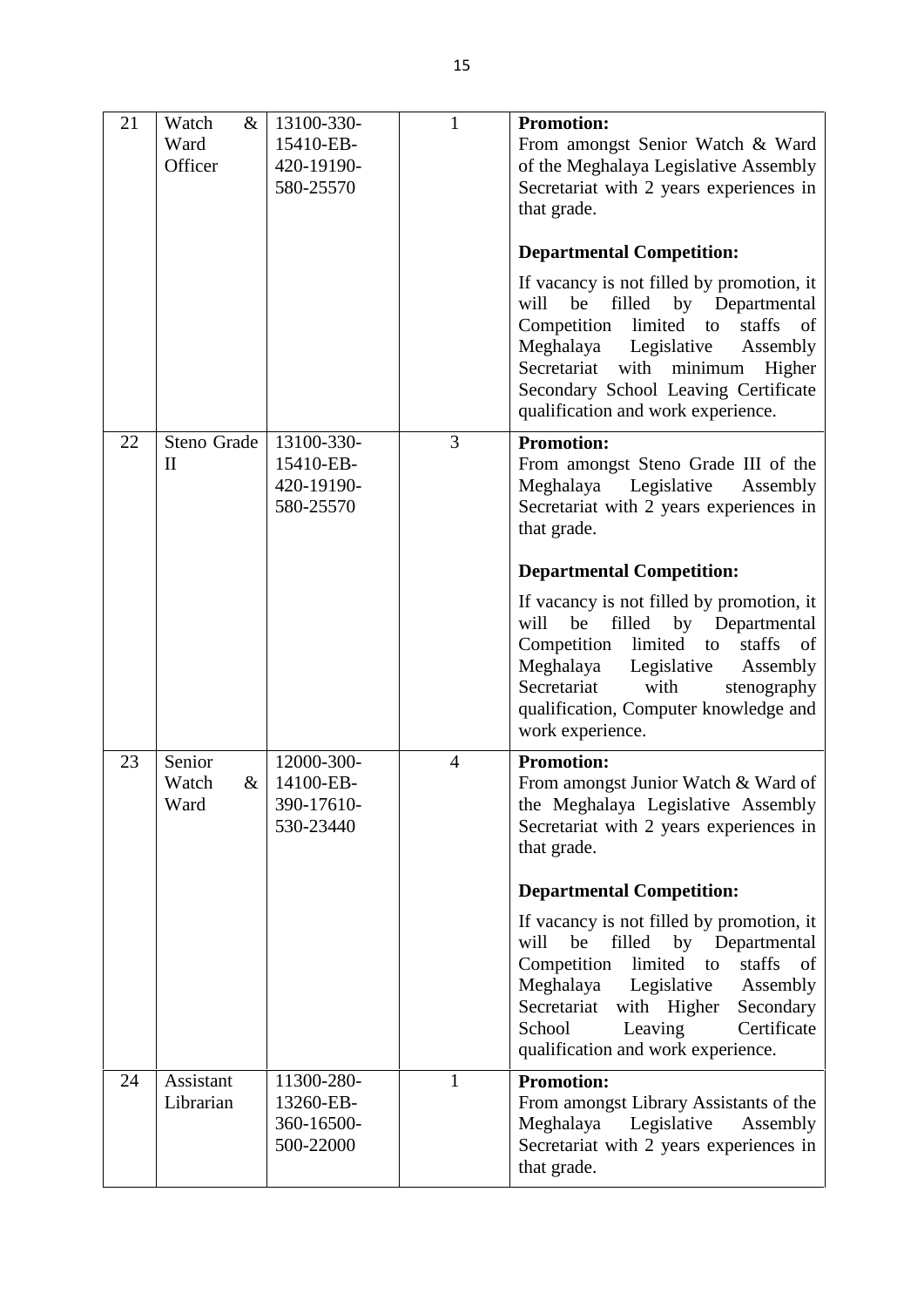|    |                                                                                                     |                                                    |              | <b>Departmental Competition:</b>                                                                                                                                                                                                                                                                           |
|----|-----------------------------------------------------------------------------------------------------|----------------------------------------------------|--------------|------------------------------------------------------------------------------------------------------------------------------------------------------------------------------------------------------------------------------------------------------------------------------------------------------------|
|    |                                                                                                     |                                                    |              | If vacancy is not filled by promotion, it<br>be filled by Departmental<br>will<br>Competition<br>limited to<br>staffs<br><sub>of</sub><br>Meghalaya Legislative<br>Assembly<br>Secretariat with Degree or Diploma<br>Library Science.                                                                      |
| 25 | Senior<br>Grade<br>Typist                                                                           | 10600-270-<br>12490-EB-<br>340-15550-<br>470-20720 | $\mathbf{1}$ | <b>Promotion:</b><br>From<br>Typists<br>amongst<br>of<br>the<br>Legislative<br>Meghalaya<br>Assembly<br>Secretariat with 2 years experiences in<br>that grade.                                                                                                                                             |
|    |                                                                                                     |                                                    |              | <b>Departmental Competition:</b>                                                                                                                                                                                                                                                                           |
|    |                                                                                                     |                                                    |              | If vacancy is not filled by promotion, it<br>be filled by Departmental<br>will<br>Competition<br>limited to<br>staffs<br>of<br>Meghalaya Legislative<br>Assembly<br>Secretariat possessing minimum typing<br>speed of 30 wpm or knowledge of<br>computer and typing with work<br>experience.               |
| 26 | Electrical                                                                                          | 10600-270-                                         | $\mathbf{1}$ | <b>Promotion:</b>                                                                                                                                                                                                                                                                                          |
|    | Supervisor                                                                                          | 12490-EB-<br>340-15550-<br>470-20720               |              | From amongst Electricians of the<br>Meghalaya Legislative<br>Assembly<br>Secretariat with 2 years experiences in<br>that grade.                                                                                                                                                                            |
|    |                                                                                                     |                                                    |              | <b>Departmental Competition:</b>                                                                                                                                                                                                                                                                           |
|    |                                                                                                     |                                                    |              | If vacancy is not filled by promotion, it<br>will<br>filled<br>by Departmental<br>be<br>staffs<br>Competition<br>limited<br><sub>of</sub><br>to<br>Meghalaya<br>Legislative<br>Assembly<br>Secretariat with a Diploma/Degree or<br>in Electrical Engineering.                                              |
| 27 | Data Entry                                                                                          | 10600-270-                                         | 6            | <b>Departmental Competition:</b>                                                                                                                                                                                                                                                                           |
|    | Operator $-$<br>A (For<br>Degree<br>holders in<br>any<br>discipline<br>with one<br>and half<br>year | 12490-EB-<br>340-15550-<br>470-20720               |              | Vacancies<br>will<br>be<br>filled<br>by<br>Departmental Competition<br>through<br>written test, skill test and interview<br>limited to employees with 1 year<br>experience<br>in any post<br>the<br>in<br>Legislative<br>Meghalaya<br>Assembly<br>Secretariat with a typing speed of 40<br>wpm in English. |
|    |                                                                                                     |                                                    |              |                                                                                                                                                                                                                                                                                                            |
|    | Diploma in<br>Computer                                                                              |                                                    |              | <b>Direct Recruitment:</b>                                                                                                                                                                                                                                                                                 |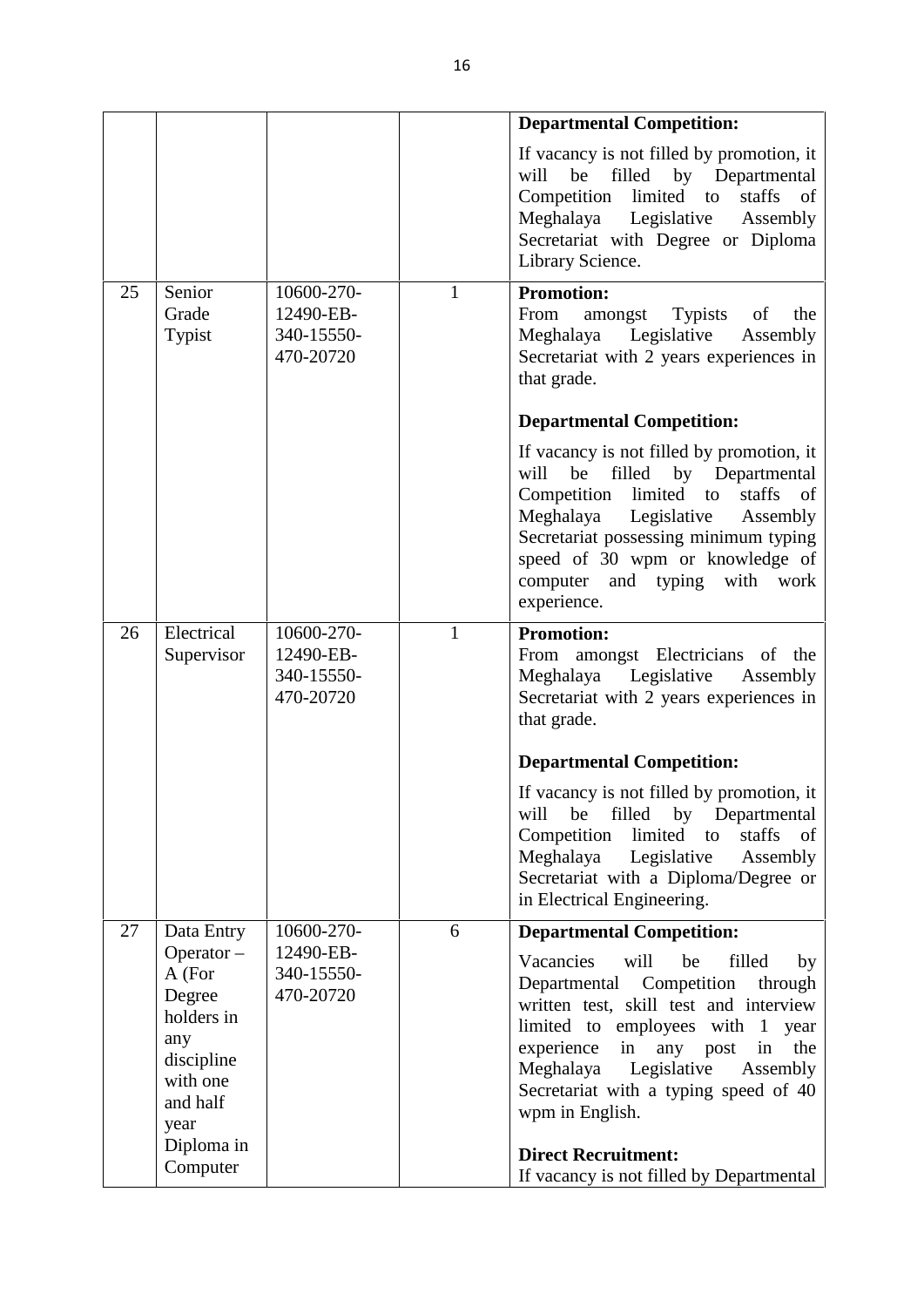|    | Application<br>s/Science)<br>Data Entry<br>Operator $-$<br>B (for<br>others) |                                                    |                                                        | Competition, it will be filled by open<br>advertisement, through written test,<br>skill test and interview from persons<br>with a degree and 40 wpm typing in<br>English.                                                                                                                                                                                    |
|----|------------------------------------------------------------------------------|----------------------------------------------------|--------------------------------------------------------|--------------------------------------------------------------------------------------------------------------------------------------------------------------------------------------------------------------------------------------------------------------------------------------------------------------------------------------------------------------|
| 28 | Steno Grade<br>$\mathop{\rm III}$                                            | 10600-270-<br>12490-EB-<br>340-15550-<br>470-20720 | $\overline{2}$                                         | <b>Departmental Competition:</b><br>Vacancies<br>will<br>be<br>filled<br>by<br>Competition<br>Departmental<br>through<br>written test, skill test and interview<br>limited to employees with 1<br>year<br>experience<br>in<br>any post<br>in<br>the<br>Meghalaya<br>Legislative<br>Assembly<br>Secretariat with a speed of 80 wpm in<br>English stenography. |
|    |                                                                              |                                                    |                                                        | <b>Direct Recruitment:</b><br>If vacancy is not filled by Departmental<br>Competition, it will be filled by open<br>advertisement, through written test,<br>skill test and interview from persons<br>with a degree and a speed of 80 wpm in<br>English stenography.                                                                                          |
| 29 | Lower<br>Division<br>Assistant                                               | 11300-280-<br>13260-EB-<br>360-16500-<br>500-22000 | 24<br>(Including<br>one post for<br>the Press<br>Wing) | <b>Promotion:</b><br>20% of posts<br>From amongst Receptionists / Intercom<br>Operators/Typists and other eligible<br>employees<br>of<br>the<br>Meghalaya<br>Legislative Assembly Secretariat with 3<br>years experiences in any of those<br>grades<br>and<br>possessing<br>Higher<br>Secondary School Leaving Certificate<br>qualification.                 |
|    |                                                                              |                                                    |                                                        | <b>Departmental Competition:</b>                                                                                                                                                                                                                                                                                                                             |
|    |                                                                              |                                                    |                                                        | If vacancy is not filled by promotion it<br>be<br>filled by Departmental<br>will<br>Competition<br>limited to<br>staffs<br>of<br>Meghalaya Legislative<br>Assembly<br>Secretariat possessing<br>Higher<br>Secondary School Leaving Certificate<br>qualification and experience.                                                                              |
|    |                                                                              |                                                    |                                                        | <b>Direct Recruitment:</b><br>80% of the posts shall be filled up by<br>advertisement<br>possessing<br>open<br>minimum Higher Secondary School<br>Leaving Certificate qualification with                                                                                                                                                                     |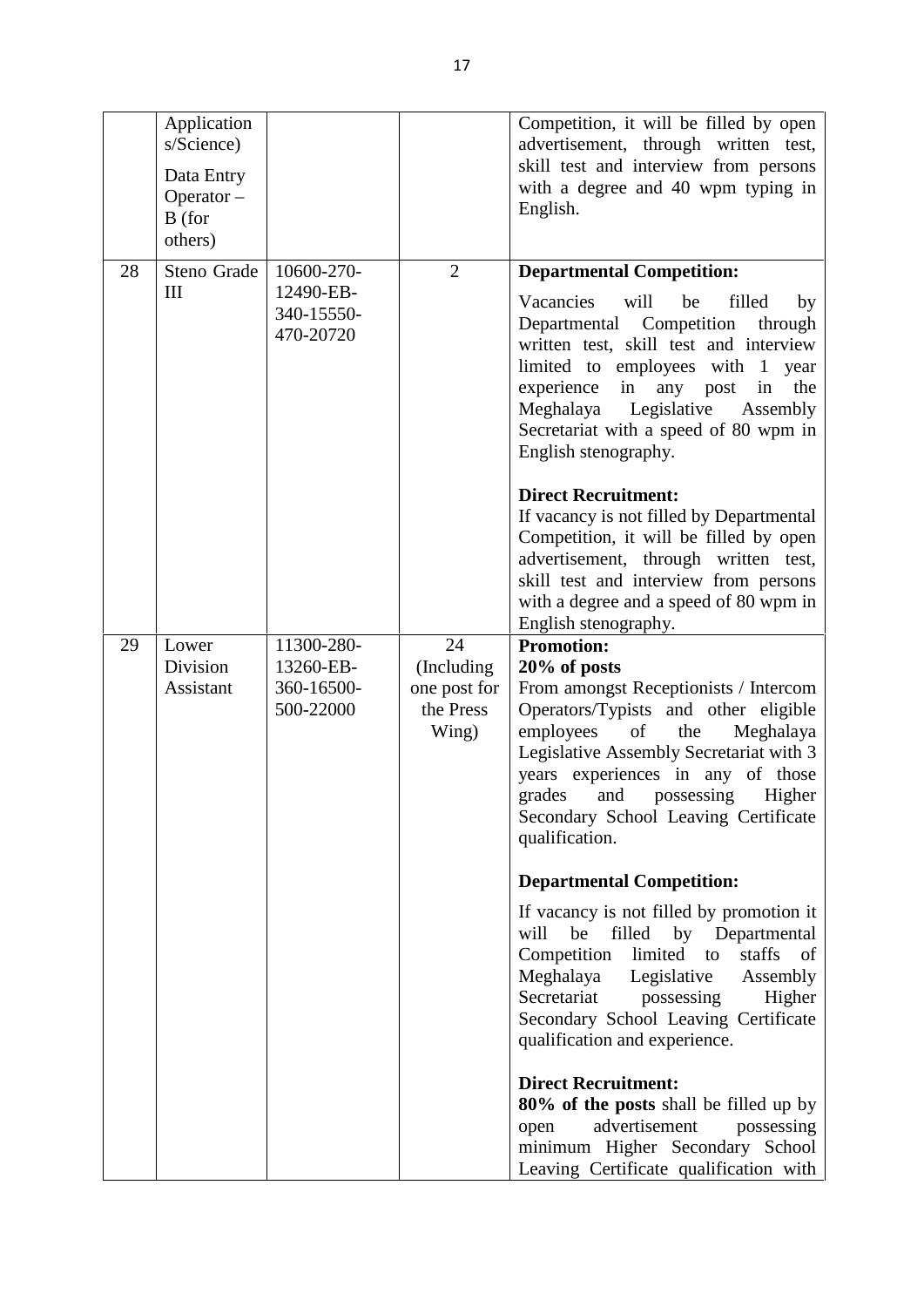|    |              |                                                   | 18                                                  |                                                                                                                                                                                                                                                                                                                                            |
|----|--------------|---------------------------------------------------|-----------------------------------------------------|--------------------------------------------------------------------------------------------------------------------------------------------------------------------------------------------------------------------------------------------------------------------------------------------------------------------------------------------|
|    |              |                                                   |                                                     | computer knowledge.                                                                                                                                                                                                                                                                                                                        |
| 30 | Receptionist | 9900-250-<br>11650-EB-<br>320-14530-<br>440-19370 | 8 (Including<br>two posts<br>for the Press<br>Wing) | <b>Promotion:</b><br>From amongst the Typists of the<br>Meghalaya Legislative<br>Assembly<br>Secretariat with 2 years experiences in<br>that grade with Higher Secondary<br>qualification.                                                                                                                                                 |
|    |              |                                                   |                                                     | <b>Departmental Competition:</b>                                                                                                                                                                                                                                                                                                           |
|    |              |                                                   |                                                     | If vacancy is not filled by promotion it<br>be<br>filled<br>by Departmental<br>will<br>Competition<br>limited<br>staffs<br>of<br>to<br>Meghalaya<br>Legislative<br>Assembly<br>Secretariat possessing minimum Higher<br>Secondary School Leaving Certificate<br>qualification and work experience.                                         |
| 31 | Intercom     | 9900-250-<br>11650-EB-                            | 5                                                   | <b>Promotion I:</b><br>50% of posts                                                                                                                                                                                                                                                                                                        |
|    | Operator     | 320-14530-<br>440-19370                           |                                                     | From amongst the Typists of the<br>Meghalaya Legislative<br>Assembly<br>Secretariat with 2 years experiences in<br>that grade with Higher Secondary<br>qualification.                                                                                                                                                                      |
|    |              |                                                   |                                                     | <b>Promotion II:</b><br>50% of posts<br>From amongst the Telephone Operators<br>of the Meghalaya Legislative Assembly<br>Secretariat with 2 years experiences in<br>that grade with Higher Secondary<br>qualification.                                                                                                                     |
|    |              |                                                   |                                                     | <b>Departmental Competition:</b>                                                                                                                                                                                                                                                                                                           |
| 32 | Caretaker    | 9900-250-                                         | 1                                                   | If vacancy is not filled by promotion it<br>be<br>will<br>filled<br>by Departmental<br>Competition<br>limited to<br>staffs<br>of<br>Meghalaya<br>Legislative<br>Assembly<br>Secretariat minimum Higher Secondary<br>School<br>Leaving<br>Certificate<br>qualification with computer knowledge<br>and work experience.<br><b>Promotion:</b> |
|    |              | 11650-EB-<br>320-14530-<br>440-19370              |                                                     | From amongst the Jamadar and Daftry<br>of the Meghalaya Legislative Assembly<br>Secretariat with 2 years experiences in<br>that grade.                                                                                                                                                                                                     |
|    |              |                                                   |                                                     | <b>Departmental Competition:</b>                                                                                                                                                                                                                                                                                                           |
|    |              |                                                   |                                                     | If vacancy is not filled by promotion, it                                                                                                                                                                                                                                                                                                  |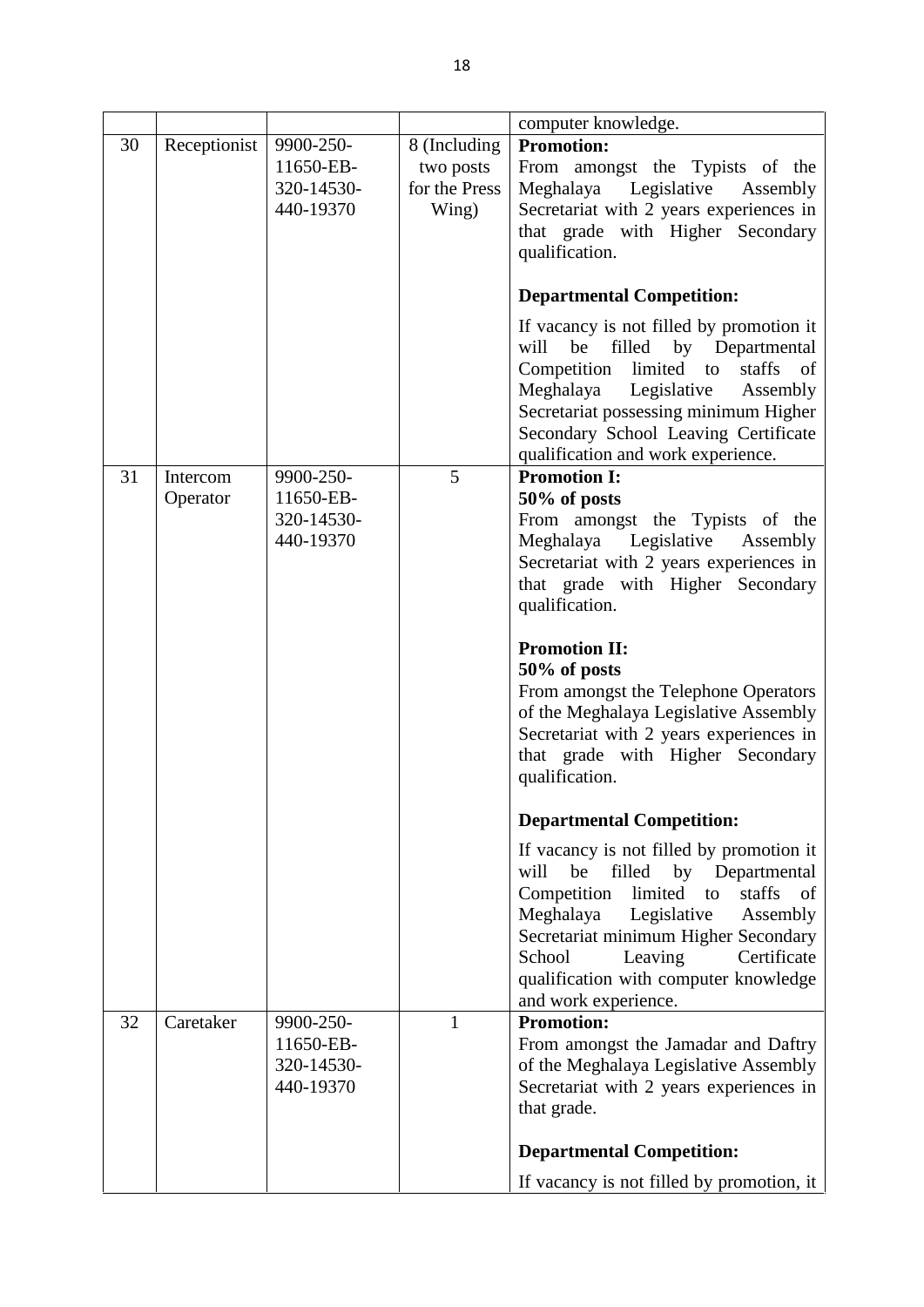| 33 | Library   | 9200-230-                            | 1            | will<br>filled<br>by Departmental<br>be<br>Competition limited to<br>staffs<br>of<br>Meghalaya<br>Legislative<br>Assembly<br>Secretariat minimum Higher Secondary<br>Leaving<br>Certificate<br>School<br>qualification and work experience.<br><b>Promotion:</b>                                        |
|----|-----------|--------------------------------------|--------------|---------------------------------------------------------------------------------------------------------------------------------------------------------------------------------------------------------------------------------------------------------------------------------------------------------|
|    | Assistant | 10810-EB-<br>300-13510-<br>410-18020 |              | From amongst the Library Attendants<br>with 2 years of experience in that grade<br>with Degree in any subject and<br>Diploma in Library Science.                                                                                                                                                        |
|    |           |                                      |              | <b>Departmental Competition:</b><br>If vacancy is not filled by promotion, it                                                                                                                                                                                                                           |
|    |           |                                      |              | be filled by Departmental<br>will<br>Competition limited to employees of<br>Legislative<br>Meghalaya<br>Assembly<br>Secretariat with 3 years experiences in<br>any post and having a Diploma in<br>Library Science.                                                                                     |
|    |           |                                      |              | <b>Direct Recruitment:</b>                                                                                                                                                                                                                                                                              |
|    |           |                                      |              | Vacancies not filled by Promotion and<br>Departmental Competition, will be<br>filled by open advertisement through<br>written test and interview from persons<br>with a Degree in any subject and a<br>Diploma in Library Science.                                                                      |
| 34 | Mechanic  | 9200-230-                            | $\mathbf{1}$ | <b>Direct Recruitment:</b>                                                                                                                                                                                                                                                                              |
|    |           | 10810-EB-<br>300-13510-<br>410-18020 |              | By open advertisement through skill<br>test and interview from persons with a<br>Diploma in Mechanical Engineering.                                                                                                                                                                                     |
|    |           |                                      |              | <b>Departmental Competition:</b>                                                                                                                                                                                                                                                                        |
|    |           |                                      |              | If vacancy is not filled by promotion, it<br>will<br>be<br>filled by Departmental<br>limited<br>Competition<br>staffs<br>to<br>of<br>Meghalaya<br>Legislative<br>Assembly<br>Secretariat<br>possessing<br>a<br>Mechanical<br>Degree/Diploma<br>in<br>Engineering and work experience on<br>automobiles. |
| 35 | Typist    | 8300-210-                            | 15           | <b>Departmental Competition:</b>                                                                                                                                                                                                                                                                        |
|    |           | 9770-EB-270-<br>12200-370-<br>16270  |              | Vacancies will be filled by Department<br>Competition through written test, skill<br>test and interview limited to employees<br>with 1 year experience in any post in                                                                                                                                   |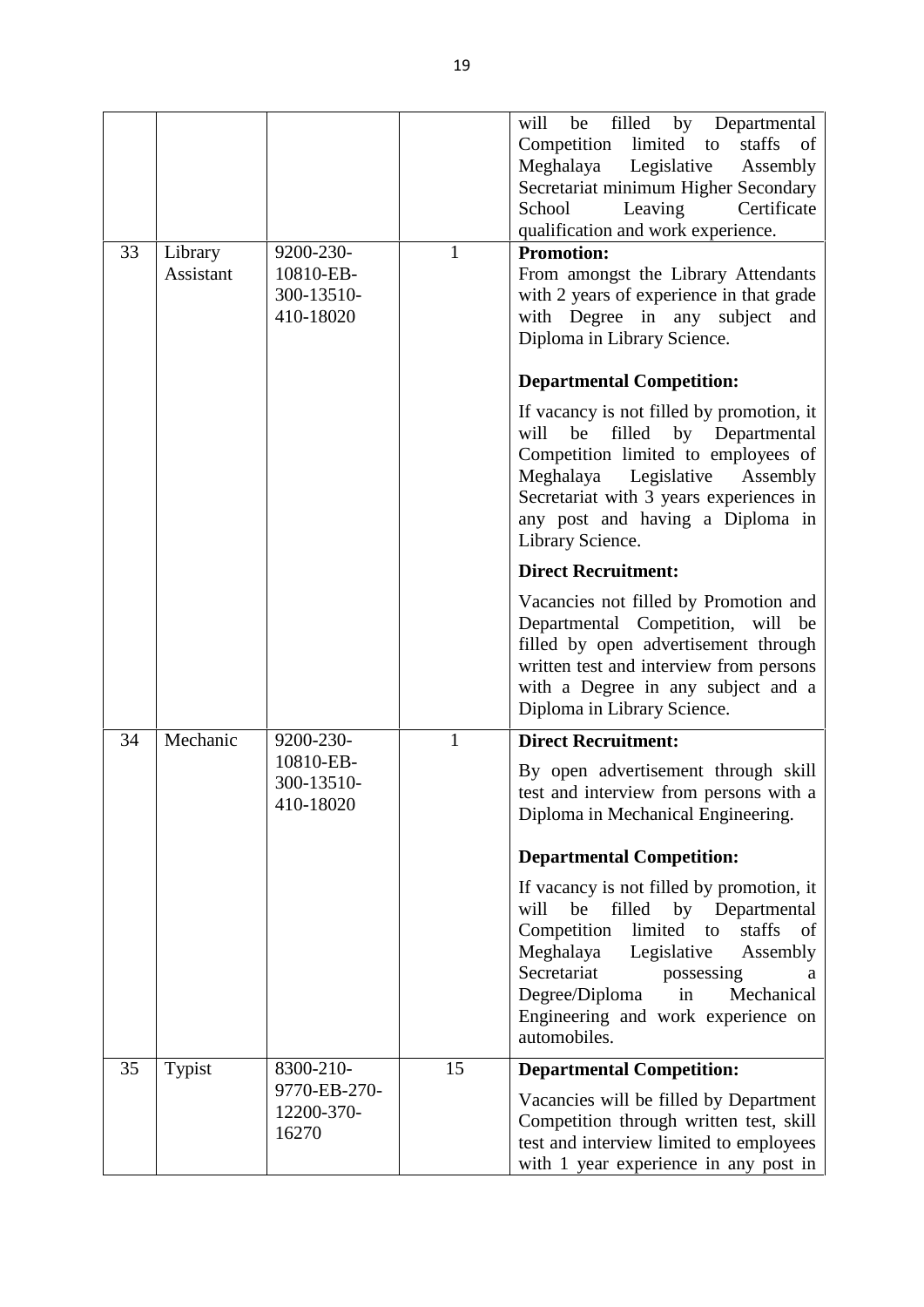|    |                       |                                     |                                                  | the Meghalaya Legislative Assembly<br>Secretariat with Higher Secondary<br>qualification and speed of 30 wpm in<br>English typing.                                                                                                                                                                          |
|----|-----------------------|-------------------------------------|--------------------------------------------------|-------------------------------------------------------------------------------------------------------------------------------------------------------------------------------------------------------------------------------------------------------------------------------------------------------------|
|    |                       |                                     |                                                  | <b>Direct Recruitment:</b>                                                                                                                                                                                                                                                                                  |
|    |                       |                                     |                                                  | Vacancies not filled by Departmental<br>Competition, will be filled by open<br>advertisement through written test, skill<br>test and interview from persons with<br>Higher Secondary and a speed of 30<br>wpm in English typing.                                                                            |
| 36 | Junior                | 8300-210-                           | 29                                               | <b>Departmental Competition:</b>                                                                                                                                                                                                                                                                            |
|    | Watch<br>and<br>Ward  | 9770-EB-270-<br>12200-370-<br>16270 |                                                  | Vacancies will be filled by Department<br>Competition through physical fitness<br>interview<br>limited<br>and<br>tests<br>to<br>employees with a minimum qualifying<br>service of 3 years in any post in the<br>Meghalaya Legislative<br>Assembly<br>Secretariat with Higher<br>Secondary<br>qualification. |
| 37 | Electrician           | 8300-210-                           | $\overline{4}$                                   | <b>Direct Recruitment:</b>                                                                                                                                                                                                                                                                                  |
|    |                       | 9770-EB-270-<br>12200-370-<br>16270 |                                                  | By open advertisement, through skill<br>test and interview from persons with a<br>Diploma in Electrical Engineering.                                                                                                                                                                                        |
|    |                       |                                     |                                                  | <b>Departmental Competition:</b>                                                                                                                                                                                                                                                                            |
|    |                       |                                     |                                                  | If vacancy is not filled by promotion, it<br>filled<br>will<br>be<br>by<br>Department<br>Competition<br>limited to<br>staffs<br>of<br>Meghalaya<br>Legislative<br>Assembly<br>Secretariat<br>possessing<br>а<br>Electrical<br>Degree/Diploma<br>in<br>Engineering and work experience.                      |
| 38 | Electrician           | 8300-210-                           | $\mathbf{1}$                                     | <b>Designation:</b>                                                                                                                                                                                                                                                                                         |
|    | cum Sound<br>Operator | 9770-EB-270-<br>12200-370-<br>16270 |                                                  | A senior Electrician will be designated<br>as Electrician cum Sound Operator,<br>keeping in view the special job<br>requirements, and will be posted after<br>imparting necessary training in sound<br>operating techniques.                                                                                |
| 39 | Driver                | 7700-190-                           | 13                                               | <b>Departmental Competition:</b>                                                                                                                                                                                                                                                                            |
|    |                       | 9030-EB-250-<br>11280-340-<br>15020 | (Including<br>one post for<br>the Press<br>Wing) | Vacancies will be filled by Department<br>Competition through skill test and<br>interview limited to employees with 3<br>years experiences in the Meghalaya                                                                                                                                                 |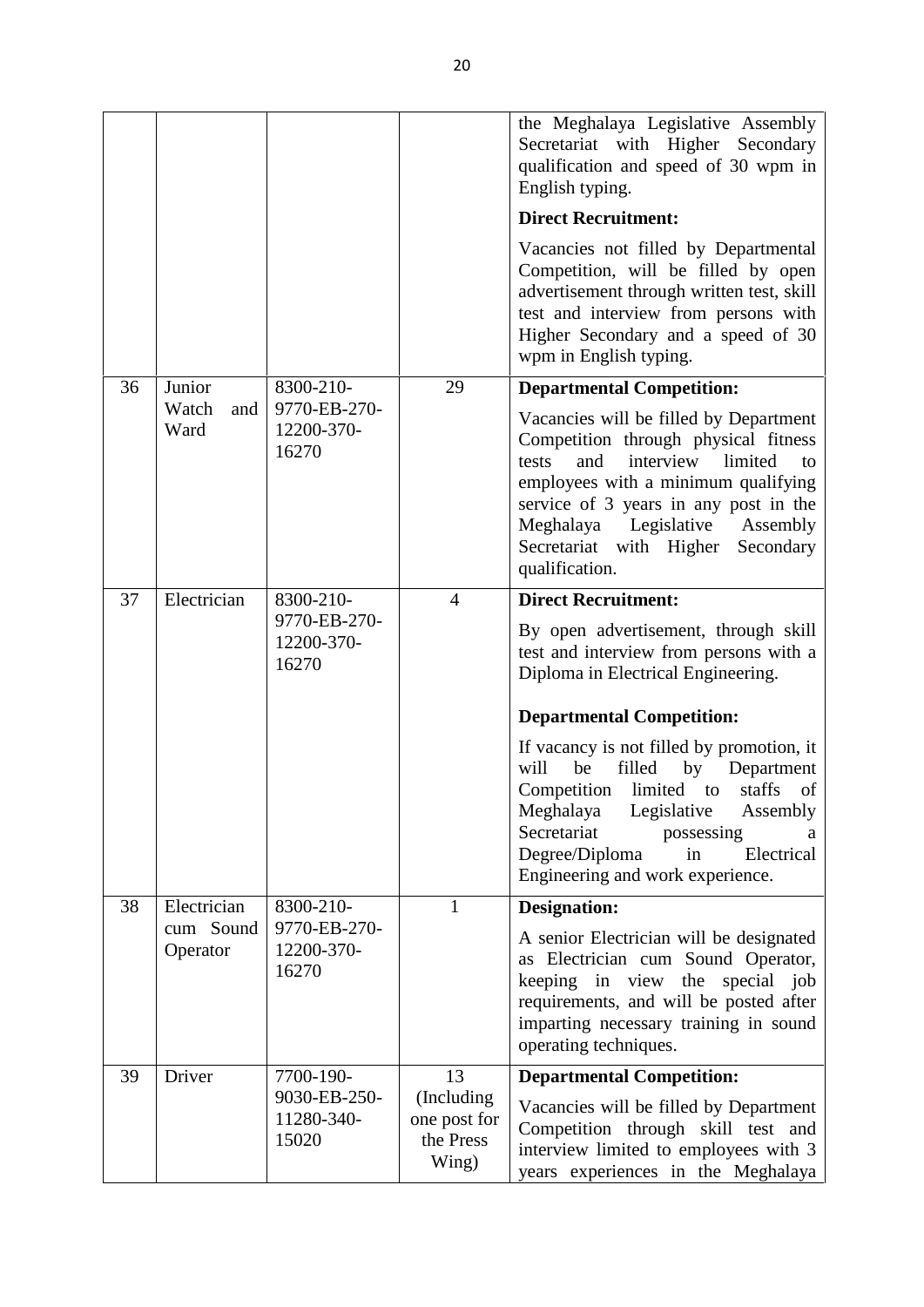|    |                    |                                                  | 21             |                                                                                                                                                                                                                                                                                                                                     |
|----|--------------------|--------------------------------------------------|----------------|-------------------------------------------------------------------------------------------------------------------------------------------------------------------------------------------------------------------------------------------------------------------------------------------------------------------------------------|
|    |                    |                                                  |                | Legislative Assembly Secretariat with<br>appropriate driving licence and 3 years<br>experiences of driving appropriate<br>vehicles.                                                                                                                                                                                                 |
|    |                    |                                                  |                | <b>Direct Recruitment:</b><br>If vacancy is not filled by Department<br>Competition, it will be filled by open<br>advertisement through skill test and<br>interview from persons with Higher<br>Secondary qualification, experience of<br>3 years in driving appropriate vehicles<br>and possessing appropriate driving<br>licence. |
|    |                    |                                                  |                | [One Junior Driver in the Press<br>Wing to be re-designated as Driver<br>and merged with Drivers]                                                                                                                                                                                                                                   |
| 40 | Jamadar<br>Orderly | 7100-180-<br>8360-EB-230-<br>10430-310-<br>13840 | $\overline{4}$ | <b>Promotion:</b><br>From<br>amongst Senior<br>Grade<br>IV<br>employees of the Assembly Secretariat<br>holding the pay scale of Rs. 6500-<br>12700 with more than 10 years of<br>service in that grade.                                                                                                                             |
| 41 | Daftry             | 7100-180-<br>8360-EB-230-<br>10430-310-<br>13840 | $\overline{2}$ | <b>Promotion:</b><br>From<br>amongst Senior<br>Grade<br>IV<br>employees holding the pay scale of Rs.<br>6500-12700 with more than 10 years of<br>service in that grade.                                                                                                                                                             |
| 42 | Lift<br>Operator   | 7100-180-<br>8360-EB-230-<br>10430-310-<br>13840 | $\mathbf{1}$   | <b>Promotion:</b><br>Senior Grade<br>From<br>amongst<br>IV<br>employees holding the pay scale of Rs.<br>6500-12700 with more than 3 years of<br>service in that grade and to be posted<br>after giving necessary training.                                                                                                          |
|    |                    |                                                  |                | <b>Departmental Competition:</b><br>If vacancy is not filled by promotion, it<br>be<br>filled<br>by Department<br>will<br>Competition limited to Grade IV staffs<br>of Meghalaya Legislative Assembly<br>Secretariat possessing minimum Class<br>X qualification.                                                                   |
|    |                    |                                                  |                | <b>Direct Recruitment:</b>                                                                                                                                                                                                                                                                                                          |
|    |                    |                                                  |                | If vacancy is not filled by Department<br>Competition, it will be filled by open<br>advertisement through skill test and<br>interview from persons with minimum                                                                                                                                                                     |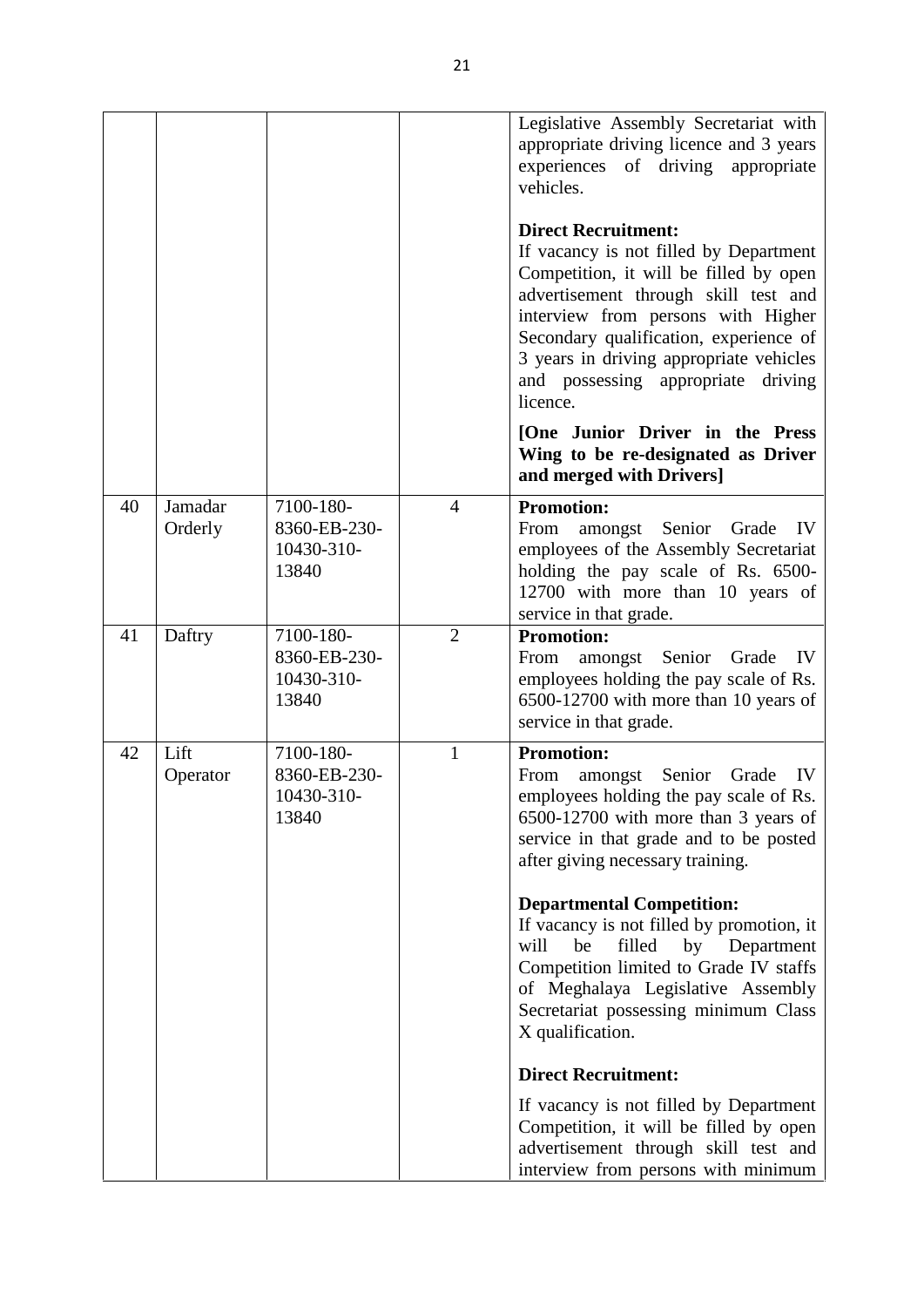|    |                                    |                                                  | 22                                                                                                                                                                               |                                                                                                                                                                                                                                                                                                 |
|----|------------------------------------|--------------------------------------------------|----------------------------------------------------------------------------------------------------------------------------------------------------------------------------------|-------------------------------------------------------------------------------------------------------------------------------------------------------------------------------------------------------------------------------------------------------------------------------------------------|
|    |                                    |                                                  |                                                                                                                                                                                  | Class X qualification.                                                                                                                                                                                                                                                                          |
| 43 | Head Mali                          | 7100-180-<br>8360-EB-230-<br>10430-310-<br>13840 | $\mathbf{1}$                                                                                                                                                                     | <b>Promotion:</b><br>From amongst employees holding the<br>pay scale of Rs. 6500-1270 with 3<br>years of service in that grade and to be<br>posted after imparting basic training in<br>gardening.                                                                                              |
| 44 | Telephone                          | 6500-160-                                        | $\overline{2}$                                                                                                                                                                   | <b>Direct Recruitment:</b>                                                                                                                                                                                                                                                                      |
|    | Operator                           | 7620-EB-210-<br>9510-290-<br>12700               |                                                                                                                                                                                  | By open advertisement through skill<br>test and interview from persons having<br>$10^{\text{th}}$<br>qualification,<br>standard<br>with<br>experience as a Telephone Operator in<br>an organization of repute for 3 years.                                                                      |
|    |                                    |                                                  |                                                                                                                                                                                  | <b>Departmental Competition:</b>                                                                                                                                                                                                                                                                |
|    |                                    |                                                  |                                                                                                                                                                                  | If vacancy is not filled by promotion, it<br>will<br>be<br>filled<br>by<br>Department<br>Competition<br>limited to<br>staffs<br>of<br>Meghalaya<br>Legislative<br>Assembly<br>Secretariat<br>possessing<br>Higher<br>Secondary School Leaving Certificate<br>qualification and work experience. |
| 45 | Water                              | 6500-160-                                        | $\overline{2}$                                                                                                                                                                   | <b>Direct Recruitment:</b>                                                                                                                                                                                                                                                                      |
| 46 | Attendant<br>Library               | 7620-EB-210-<br>9510-290-<br>12700<br>6500-160-  | $\overline{2}$                                                                                                                                                                   | advertisement<br>By<br>through<br>open<br>interview from persons having 10 <sup>th</sup><br>standard qualification, with experience<br>as Attendant in an organization of<br>repute for 3 years.<br><b>Direct Recruitment:</b>                                                                  |
|    | Attendant                          | 7620-EB-210-<br>9510-290-<br>12700               |                                                                                                                                                                                  | By open advertisement through skill<br>test and interview from persons having<br>$10^{\text{th}}$<br>standard<br>qualification,<br>with<br>experience as library or Documentation<br>Assistant in an organization of repute<br>for 3 years.                                                     |
| 47 | Peon                               | 6500-160-                                        | 51                                                                                                                                                                               | <b>Direct Recruitment:</b>                                                                                                                                                                                                                                                                      |
|    |                                    | 7620-EB-210-<br>9510-290-<br>12700               | (Including)<br>seven posts<br>for Press<br>Wing)                                                                                                                                 | By<br>advertisement<br>open<br>through<br>$10^{\rm th}$<br>interview from persons<br>with<br>standard qualification, with experience<br>as Peon or Attendant in an organization<br>of repute for 3 years.                                                                                       |
| 48 | Mali                               | 6500-160-                                        | 18                                                                                                                                                                               | <b>Direct Recruitment:</b>                                                                                                                                                                                                                                                                      |
|    | 7620-EB-210-<br>9510-290-<br>12700 |                                                  | By open advertisement through skill<br>test and interview from persons with<br>$10^{\text{th}}$<br>qualification,<br>standard<br>with<br>necessary experience in gardening for 3 |                                                                                                                                                                                                                                                                                                 |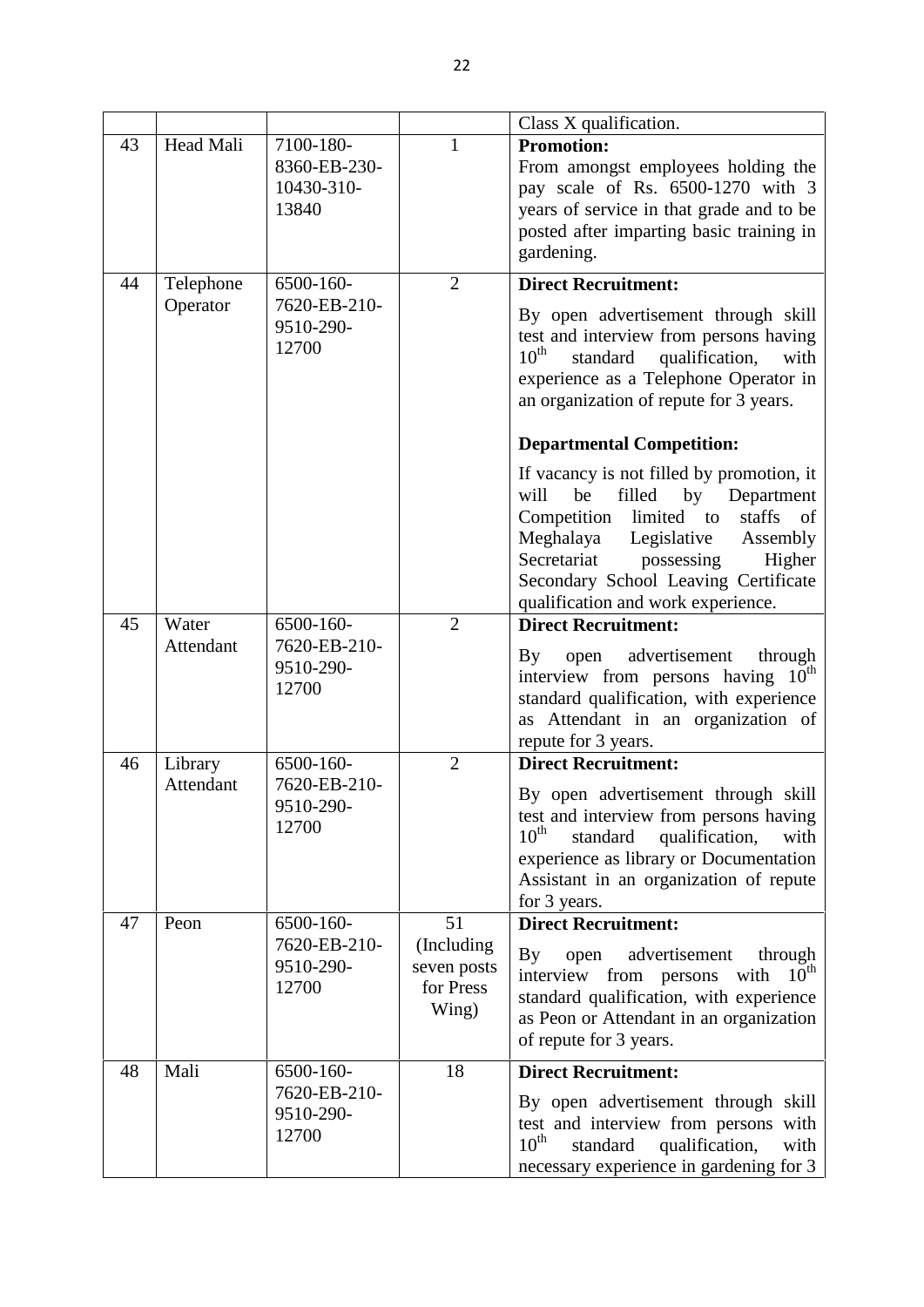|    |                     |                                                 | 23                                                       |                                                                                                                                                                                                                                                                                                              |
|----|---------------------|-------------------------------------------------|----------------------------------------------------------|--------------------------------------------------------------------------------------------------------------------------------------------------------------------------------------------------------------------------------------------------------------------------------------------------------------|
|    |                     |                                                 |                                                          | years.                                                                                                                                                                                                                                                                                                       |
| 49 | Chowkidar           | 6500-160-<br>7620-EB-210-<br>9510-290-<br>12700 | 11<br>(Including)<br>two posts<br>for Press<br>Wing)     | <b>Direct Recruitment:</b><br>By open advertisement through skill<br>test and interview from persons with<br>$10^{\text{th}}$<br>standard<br>qualification,<br>with<br>of<br>having<br>performed<br>experience<br>security duties in an organization of<br>repute for 3 years.                               |
| 50 | Member<br>Attendant | 6500-160-<br>7620-EB-210-<br>9510-290-<br>12700 | 17                                                       | <b>Direct Recruitment:</b><br>open advertisement<br>$\mathbf{By}$<br>through<br>$10^{\text{th}}$<br>interview from persons with<br>qualification,<br>standard<br>with<br>experience as Peon or Attendant in an<br>organization of repute for 3 years.                                                        |
| 51 | Water<br>Hot        | 6500-160-                                       | 3                                                        | <b>Direct Recruitment:</b>                                                                                                                                                                                                                                                                                   |
|    | Attendant           | 7620-EB-210-<br>9510-290-<br>12700              |                                                          | open advertisement<br>By<br>through<br>$10^{\rm th}$<br>interview from persons with<br>qualification,<br>standard<br>with<br>experience as Peon or Attendant in an<br>organization of repute for 3 years.                                                                                                    |
| 52 | Sweeper             | 6500-160-                                       | 11                                                       | <b>Direct Recruitment:</b>                                                                                                                                                                                                                                                                                   |
|    |                     | 7620-EB-210-<br>9510-290-<br>12700              | (Including)<br>one post for<br>Press Wing)               | advertisement<br>$\mathbf{B}\mathbf{y}$<br>open<br>through<br>$10^{\text{th}}$<br>interview from persons<br>with<br>standard<br>qualification,<br>with<br>experience<br>as<br>sweeper<br>in<br>an<br>organization of repute for 3 years.                                                                     |
| 53 | <b>Bus Helper</b>   | 6500-160-                                       | 1                                                        | <b>Direct Recruitment:</b>                                                                                                                                                                                                                                                                                   |
|    |                     | 7620-EB-210-<br>9510-290-<br>12700              |                                                          | advertisement<br>through<br>By<br>open<br>$10^{\text{th}}$<br>interview from persons<br>with<br>qualification,<br>standard<br>with<br>experience<br>as Bus Helper<br>in<br>an<br>organization of repute for 3 years.                                                                                         |
| 54 | Stocker/Sup         | 6500-160-                                       | 1 [Add the                                               | <b>Direct Recruitment:</b>                                                                                                                                                                                                                                                                                   |
|    | plier               | 7620-EB-210-<br>9510-290-<br>12700              | number of<br>supplier<br>posts in<br>Press wing<br>here] | open advertisement<br>through<br>By<br>$10^{\text{th}}$<br>interview from persons<br>with<br>qualification,<br>standard<br>with<br>experience of having worked as Stocks<br>Assistant in an organization of repute<br>for 3 years.<br>[Stocker when posted to Press Wing]<br>will be designated as Supplier] |
| 55 | Electrical          | 6500-160-                                       | $\overline{2}$                                           | <b>Direct Recruitment:</b>                                                                                                                                                                                                                                                                                   |
|    | Helper              | 7620-EB-210-<br>9510-290-                       |                                                          | advertisement<br><b>By</b><br>through<br>open                                                                                                                                                                                                                                                                |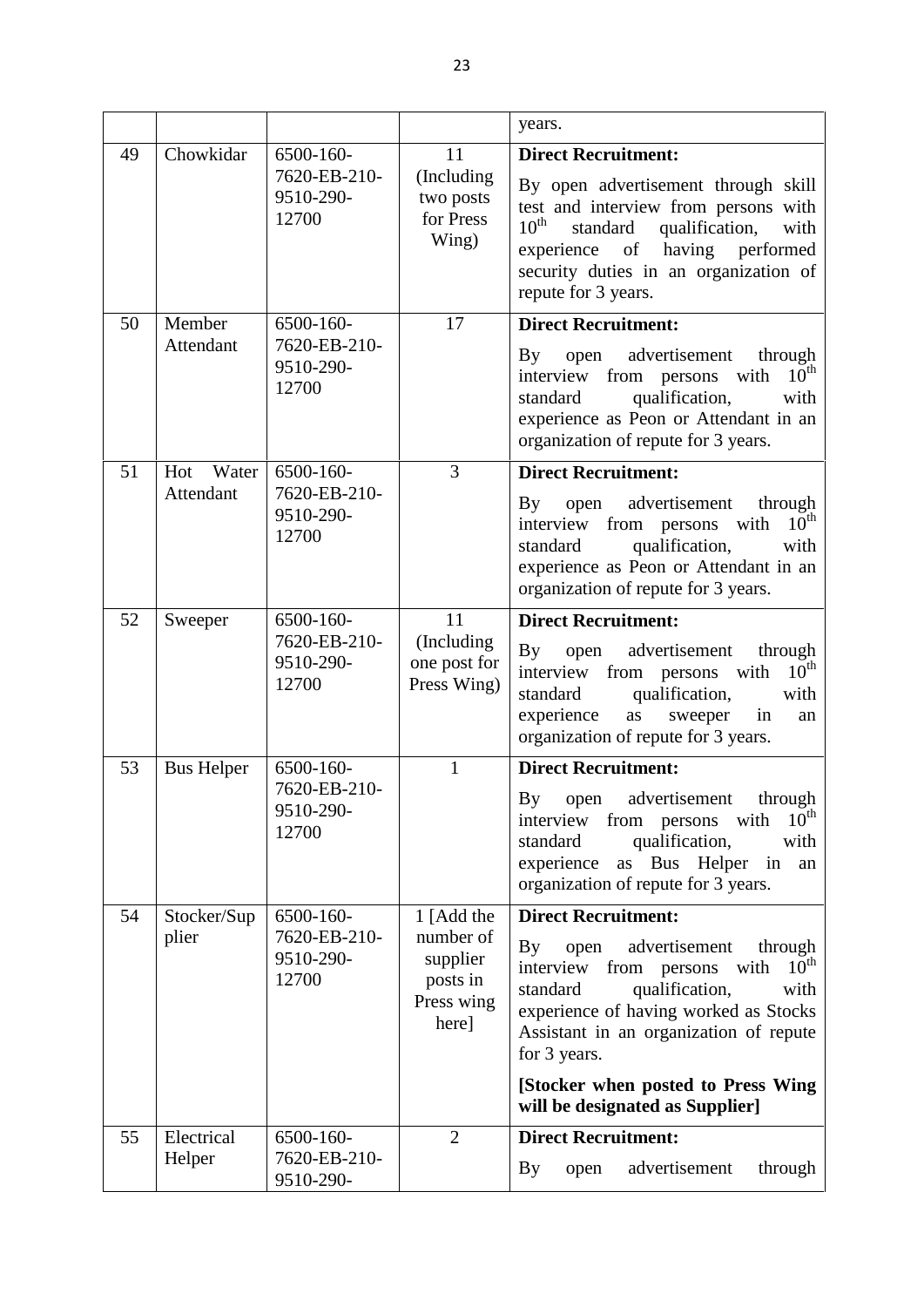|                                                   |         | 12700                                           |                                                        | $10^{\text{th}}$<br>from<br>with<br>interview<br>persons<br>qualification,<br>standard<br>with<br>experience of having worked<br><b>as</b><br>Electrical Helper in an organization of<br>repute for 3 years.                                     |  |
|---------------------------------------------------|---------|-------------------------------------------------|--------------------------------------------------------|--------------------------------------------------------------------------------------------------------------------------------------------------------------------------------------------------------------------------------------------------|--|
| 56                                                | Cleaner | 6500-160-<br>7620-EB-210-<br>9510-290-<br>12700 | 40<br>(Including)<br>seven posts<br>for Press<br>Wing) | <b>Direct Recruitment:</b><br>advertisement<br>$\rm\,By$<br>through<br>open<br>$10^{\text{th}}$<br>interview from persons with<br>qualification,<br>standard<br>with<br>experience as Cleaner<br>in<br>an<br>organization of repute for 3 years. |  |
| <b>B. POSTS IN ASSEMBLY PRESS WING (PRINTING)</b> |         |                                                 |                                                        |                                                                                                                                                                                                                                                  |  |

|                                                   |                  |                                                    |              | organization of repute for 5 years.                                                                                                                                                                                                                                                                                                                                                                                                                                                                                                           |  |  |
|---------------------------------------------------|------------------|----------------------------------------------------|--------------|-----------------------------------------------------------------------------------------------------------------------------------------------------------------------------------------------------------------------------------------------------------------------------------------------------------------------------------------------------------------------------------------------------------------------------------------------------------------------------------------------------------------------------------------------|--|--|
| <b>B. POSTS IN ASSEMBLY PRESS WING (PRINTING)</b> |                  |                                                    |              |                                                                                                                                                                                                                                                                                                                                                                                                                                                                                                                                               |  |  |
| 57                                                | Manager<br>Press | 17000-470-<br>20290-EB-<br>560-25330-<br>760-33690 | $\mathbf{1}$ | <b>Promotion:</b><br>From<br>amongst<br>Foreman<br>the<br>in<br>Meghalaya Legislative Assembly<br>Secretariat with 3 years experiences in<br>that grade.<br><b>Departmental Competition:</b><br>If vacancy is not filled by promotion, it<br>will<br>be<br>filled by Department<br>Competition limited to staffs of<br>Meghalaya Legislative<br>Assembly<br>Secretariat holding a Diploma in<br>Printing Technology from a recognised<br>University, and a minimum experience<br>of 15 years in Assembly Press.<br><b>Direct Recruitment:</b> |  |  |
|                                                   |                  |                                                    |              | If vacancy is not filled by promotion, it<br>will be filled by open advertisement,<br>through skill test and interview, from<br>amongst persons holding a Diploma in<br>Printing Technology from a recognised<br>University, and a minimum experience<br>of 15 years in printing technology in a<br>press of repute.                                                                                                                                                                                                                          |  |  |
| 58                                                | Foreman          | 14100-350-<br>16550-EB-<br>460-20690-<br>620-27510 | $\mathbf{1}$ | <b>Promotion:</b><br>From amongst Junior DTP Operators,<br>Revisors and Plate Developer cum<br>Metal Plate Printers with 3 years<br>experiences in any of those grades.<br><b>Departmental Competition:</b><br>If vacancy is not filled by promotion, it                                                                                                                                                                                                                                                                                      |  |  |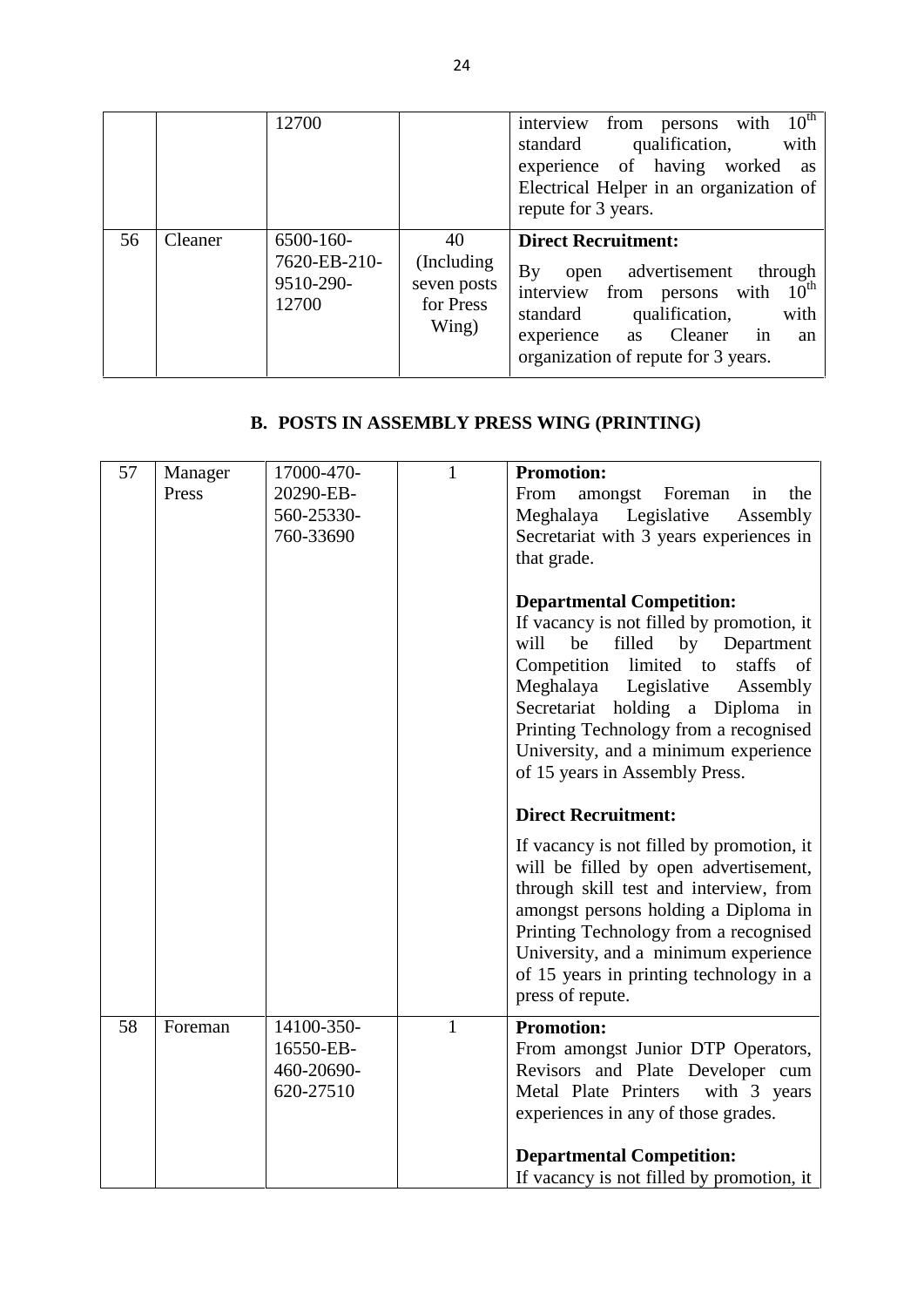| 59 | Senior<br>Reader               | 14100-350-<br>16550-EB-<br>460-20690-<br>620-27510 | $\overline{2}$ | filled<br>will<br>by<br>Department<br>be<br>staffs of<br>Competition limited to<br>Legislative<br>Meghalaya<br>Assembly<br>Secretariat having Diploma in Printing<br>Technology and work experience.<br><b>Promotion:</b><br>From amongst Junior DTP Operators,<br>Revisors and Plate Developer cum<br>Metal Plate Printers with 3 years<br>experiences in any of those grades. |
|----|--------------------------------|----------------------------------------------------|----------------|---------------------------------------------------------------------------------------------------------------------------------------------------------------------------------------------------------------------------------------------------------------------------------------------------------------------------------------------------------------------------------|
|    |                                |                                                    |                | <b>Departmental Competition:</b><br>If vacancy is not filled by promotion, it<br>be<br>filled<br>by<br>will<br>Department<br>Competition limited to<br>staffs of<br>Legislative<br>Meghalaya<br>Assembly<br>Secretariat<br>possessing<br>Degree<br>$\mathbf{a}$<br>qualification and technical knowledge<br>in printing.                                                        |
| 60 | Section<br>Holder              | 14100-350-<br>16550-EB-<br>460-20690-<br>620-27510 | 3              | <b>Promotion:</b><br>From amongst Junior DTP Operators,<br>Revisors and Plate Developer cum<br>Metal Plate Printers with 3 years<br>experiences in any of those grades.<br><b>Departmental Competition:</b>                                                                                                                                                                     |
|    |                                |                                                    |                | If vacancy is not filled by promotion, it<br>will<br>filled<br>be<br>by Department<br>Competition limited to<br>staffs<br>of<br>Meghalaya<br>Legislative<br>Assembly<br>Secretariat<br>possessing<br>Degree<br>$\mathbf{a}$<br>qualification and technical knowledge<br>in printing.                                                                                            |
| 61 | Junior<br>Reader               | 14100-350-<br>16550-EB-<br>460-20690-<br>620-27510 | $\mathbf{1}$   | [Post to be re-designated as Senior<br>Reader and merged with Senior<br>Reader, since pay scale is one and<br>the same]                                                                                                                                                                                                                                                         |
| 62 | Electrician<br>cum<br>Mechanic | 14100-350-<br>16550-EB-<br>460-20690-<br>620-27510 | 3              | <b>Departmental Competition:</b><br>Vacancy to be filled through skill test<br>and interview limited to Electrical<br>Supervisors and Mechanics in the<br>Legislative<br>Meghalaya<br>Assembly<br>Secretariat with 3 years experiences in<br>the grade.                                                                                                                         |
|    |                                |                                                    |                | <b>Direct Recruitment:</b>                                                                                                                                                                                                                                                                                                                                                      |
|    |                                |                                                    |                | If<br>filled<br>vacancy<br>by<br>is<br>not<br>Departmental Competition, it will be<br>filled by open advertisement, through                                                                                                                                                                                                                                                     |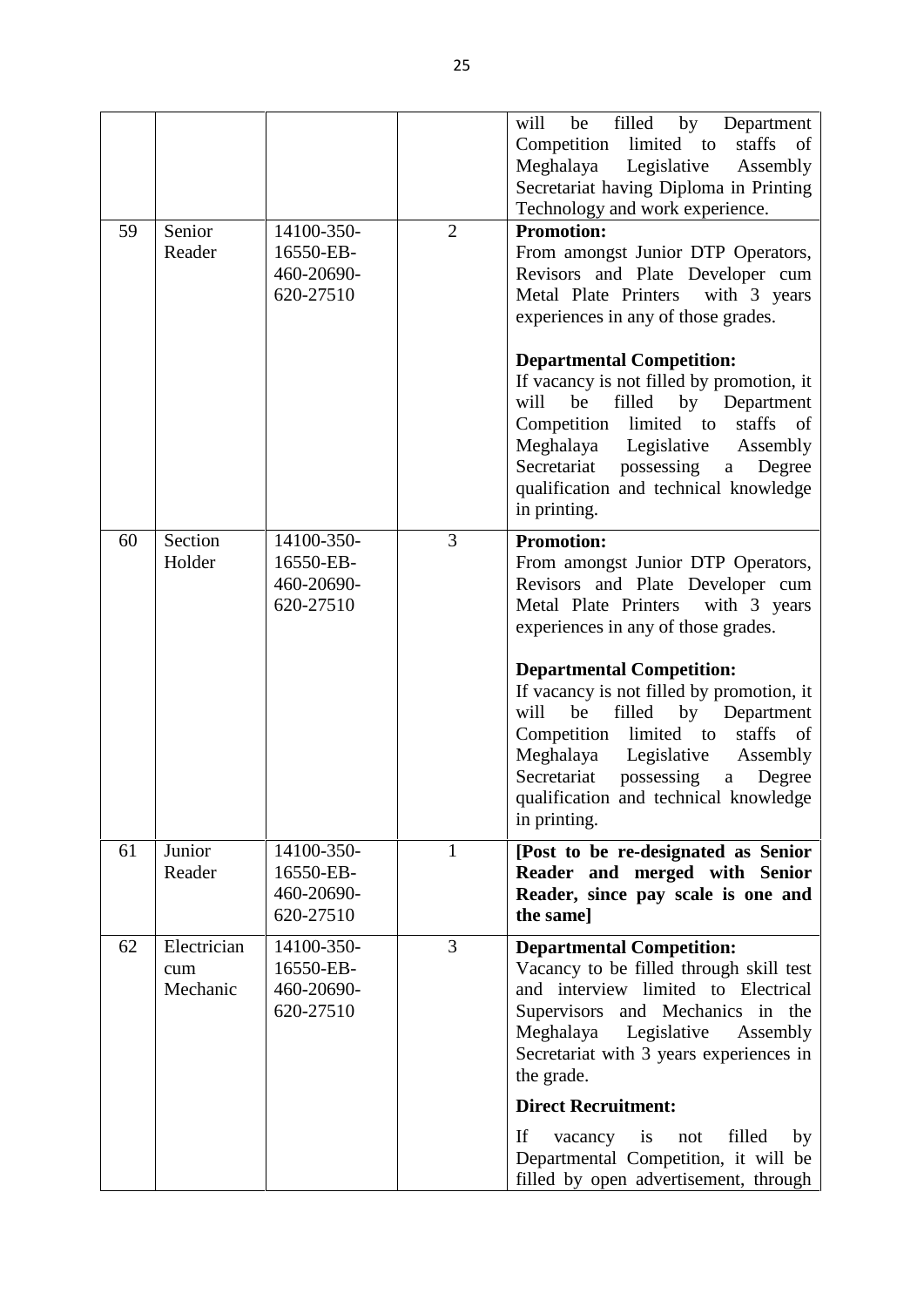|    |                        |                                                    |   | skill test and interview, from amongst<br>persons having Diploma in Electrical<br>Engineering<br>in<br>Mechanical<br><sub>or</sub><br>Engineering and having 5 years<br>experiences in a printing press of<br>repute in attending to faults in printing<br>machinery and electrical faults.                                                     |
|----|------------------------|----------------------------------------------------|---|-------------------------------------------------------------------------------------------------------------------------------------------------------------------------------------------------------------------------------------------------------------------------------------------------------------------------------------------------|
| 63 | <b>DTP</b><br>Operator | 14100-350-<br>16550-EB-<br>460-20690-<br>620-27510 | 5 | <b>Promotion:</b><br>From Junior DTP Operators, of the<br>Meghalaya Legislative<br>Assembly<br>Secretariat with 3 years experiences in<br>that grade.                                                                                                                                                                                           |
|    |                        |                                                    |   | <b>Departmental Competition:</b><br>If vacancy is not filled by promotion, it<br>will<br>filled<br>be<br>by<br>Department<br>Competition limited to staffs<br><sub>of</sub><br>Meghalaya<br>Legislative<br>Assembly<br>Secretariat possessing a Degree with<br>knowledge in computer.                                                           |
| 64 | Junior DTP<br>Operator | 12000-300-<br>14100-EB-<br>390-17610-<br>530-23440 | 8 | <b>Departmental Competition:</b><br>If vacancy is not filled promotion, it<br>filled by Departmental<br>will<br>be<br>Competition<br>limited<br>staffs<br>of<br>to<br>Meghalaya<br>Legislative<br>Assembly<br>Secretariat possessing<br>Higher<br>Secondary School Leaving Certificate<br>qualification<br>with<br>knowledge<br>in<br>computer. |
|    |                        |                                                    |   | <b>Direct Recruitment:</b>                                                                                                                                                                                                                                                                                                                      |
|    |                        |                                                    |   | By open and advertisement, through<br>written test, skill test and interview,<br>from amongst persons having Higher<br>Secondary, Diploma in DTP, 3 years<br>experiences as DTP operator in a<br>printing Press of repute.                                                                                                                      |
| 65 | Revisor                | 12000-300-<br>14100-EB-<br>390-17610-<br>530-23440 | 2 | <b>Promotion:</b><br>From Copy Holders of the Meghalaya<br>Legislative Assembly Secretariat with<br>3 years experiences in that grade.                                                                                                                                                                                                          |
|    |                        |                                                    |   | <b>Departmental Competition:</b><br>If vacancy is not filled promotion, it<br>be<br>filled<br>by Departmental<br>will<br>staffs<br>Competition<br>limited<br>to<br><sub>of</sub><br>Meghalaya<br>Legislative<br>Assembly<br>Secretariat<br>Higher<br>possessing                                                                                 |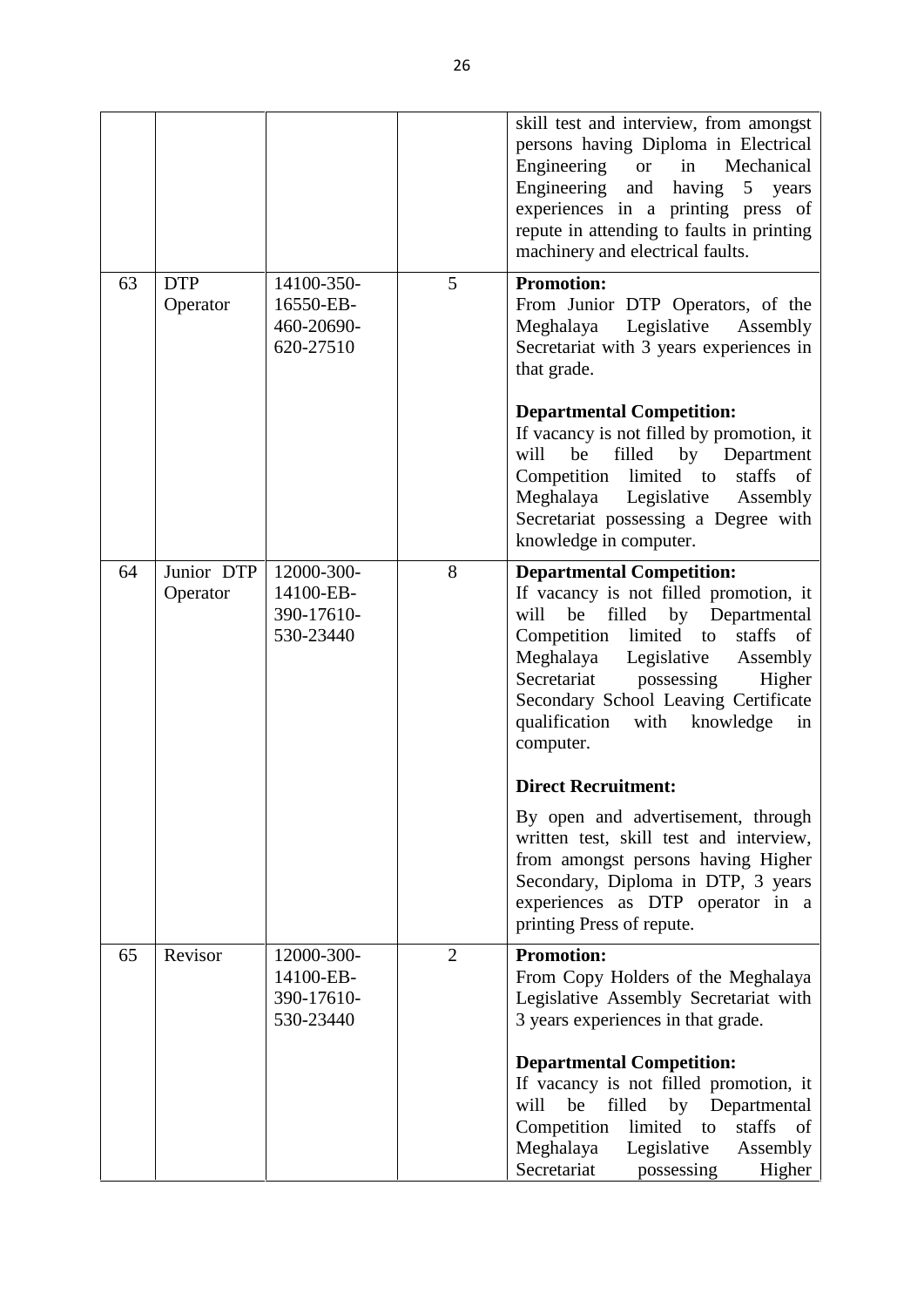| 66<br>67 |                                                         |                                                    | 27             |                                                                                                                                                                                                                                                                                                                                                     |
|----------|---------------------------------------------------------|----------------------------------------------------|----------------|-----------------------------------------------------------------------------------------------------------------------------------------------------------------------------------------------------------------------------------------------------------------------------------------------------------------------------------------------------|
|          |                                                         |                                                    |                | Secondary School Leaving Certificate<br>qualification<br>with<br>computer<br>knowledge.                                                                                                                                                                                                                                                             |
|          | Plate<br>Developer<br>cum Metal<br><b>Plate Printer</b> | 12000-300-<br>14100-EB-<br>390-17610-<br>530-23440 | $\overline{2}$ | <b>Promotion:</b><br>From amongst the Offset Printers of<br>the Meghalaya Legislative Assembly<br>Secretariat with 3 years experiences in<br>that grade, and to be posted after short<br>term training in plate developing and<br>metal plate printing.                                                                                             |
|          |                                                         |                                                    |                | <b>Departmental Competition:</b><br>If vacancy is not filled by promotion, it<br>be filled by Departmental<br>will<br>Competition<br>limited to<br>staffs<br>of<br>Meghalaya<br>Legislative<br>Assembly<br>Secretariat with requisite qualification<br>and experience, as prescribed for<br>Direct Recruitment candidates.                          |
|          |                                                         |                                                    |                | <b>Direct Recruitment:</b><br>If vacancy is not filled by promotion, it<br>will be filled by Open advertisement,<br>through skill test and interview, from<br>persons<br>having<br>Higher<br>amongst<br>Secondary, Diploma in printing and 3<br>years experiences in Plate developing<br>and metal plate printing in a printing<br>press of repute. |
|          | Copy<br>Holder                                          | 10600-270-<br>12490-EB-<br>340-15550-<br>470-20720 | 5              | <b>Departmental Competition:</b><br>If vacancy is not filled by promotion, it<br>be filled by Departmental<br>will<br>Competition limited to staffs of<br>Meghalaya Legislative Assembly<br>Secretariat with requisite qualification<br>and experience, as prescribed for<br>Direct Recruitment candidates.                                         |
|          |                                                         |                                                    |                | <b>Direct Recruitment:</b>                                                                                                                                                                                                                                                                                                                          |
|          |                                                         |                                                    |                | By open advertisement, through<br>written test, skill test and interview,<br>from amongst persons possessing<br>Higher Secondary School Leaving<br>Certificate qualification and 3 years<br>copy holder's experience in a printing<br>press of repute.                                                                                              |
| 68       | Offset<br>Printer                                       | 10600-270-<br>12490-EB-                            | $\overline{2}$ | <b>Promotion:</b><br>Offset<br>From amongst the Junior                                                                                                                                                                                                                                                                                              |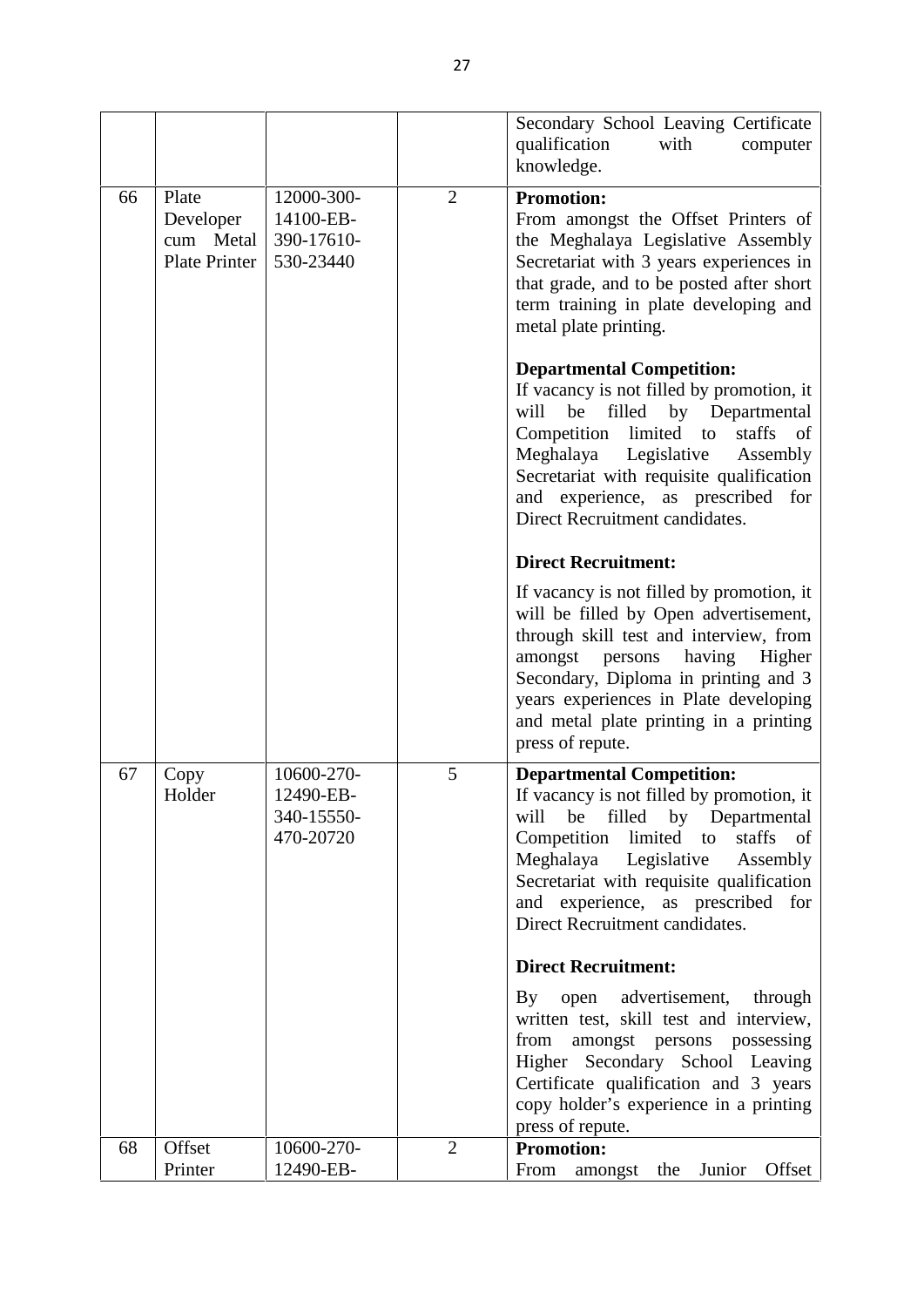|    |                             | 340-15550-                                                         | Printers with 3 years experiences in                                                                                                                                                                                                                                                                                                                                                                                                                                                                                                                                     |
|----|-----------------------------|--------------------------------------------------------------------|--------------------------------------------------------------------------------------------------------------------------------------------------------------------------------------------------------------------------------------------------------------------------------------------------------------------------------------------------------------------------------------------------------------------------------------------------------------------------------------------------------------------------------------------------------------------------|
|    |                             | 470-20720                                                          | that grade.                                                                                                                                                                                                                                                                                                                                                                                                                                                                                                                                                              |
| 69 | Junior<br>Offset<br>Printer | 3<br>9900-250-<br>11650-EB-<br>320-14530-<br>440-19370             | <b>Departmental Competition:</b><br>If vacancy is not filled by promotion, it<br>be filled by Departmental<br>will<br>Competition<br>limited to<br>staffs<br>of<br>Meghalaya Legislative<br>Assembly<br>Secretariat<br>possessing<br>Higher<br>Secondary Leaving Certificate<br>and<br>technical knowledge in building.<br><b>Departmental Competition:</b><br>If vacancy is not filled by promotion, it<br>by Departmental<br>be<br>filled<br>will<br>Competition limited to staffs<br>- of<br>Meghalaya Legislative<br>Assembly<br>Secretariat<br>possessing<br>Higher |
| 71 | <b>Binder</b>               | 8300-210-<br>5                                                     | Secondary Leaving Certificate<br>and<br>technical knowledge in printing.<br><b>Direct Recruitment:</b><br>By open advertisement, by skill test<br>and interview, from amongst persons<br>having a diploma in printing with 3<br>years experiences as offset printer in a<br>printing press of repute.<br><b>Departmental Competition:</b>                                                                                                                                                                                                                                |
|    | Grade II                    | 9770-EB-270-<br>12200-370-<br>16270                                | If vacancy is not filled by promotion, it<br>filled by Departmental<br>will<br>be<br>limited to<br>Competition<br>staffs<br>of<br>Meghalaya Legislative<br>Assembly<br>Secretariat possessing<br>Higher<br>Secondary Leaving Certificate<br>and<br>technical knowledge in binding.<br><b>Direct Recruitment:</b><br>By open advertisement, by skill test<br>and interview, from amongst persons<br>having $10^{th}$ standard qualification and 3<br>years experiences in binding work in a                                                                               |
| 72 | Counter                     | $\overline{3}$<br>7100-180-<br>8360-EB-230-<br>10430-310-<br>13840 | printing press of repute.<br><b>Departmental Competition:</b><br>If vacancy is not filled by promotion, it<br>will<br>be<br>filled by Departmental<br>Competition<br>limited to<br>staffs<br>- of<br>Meghalaya<br>Legislative<br>Assembly<br>Secretariat<br>possessing<br>Higher<br>Secondary Leaving Certificate<br>and<br>technical knowledge in binding.                                                                                                                                                                                                              |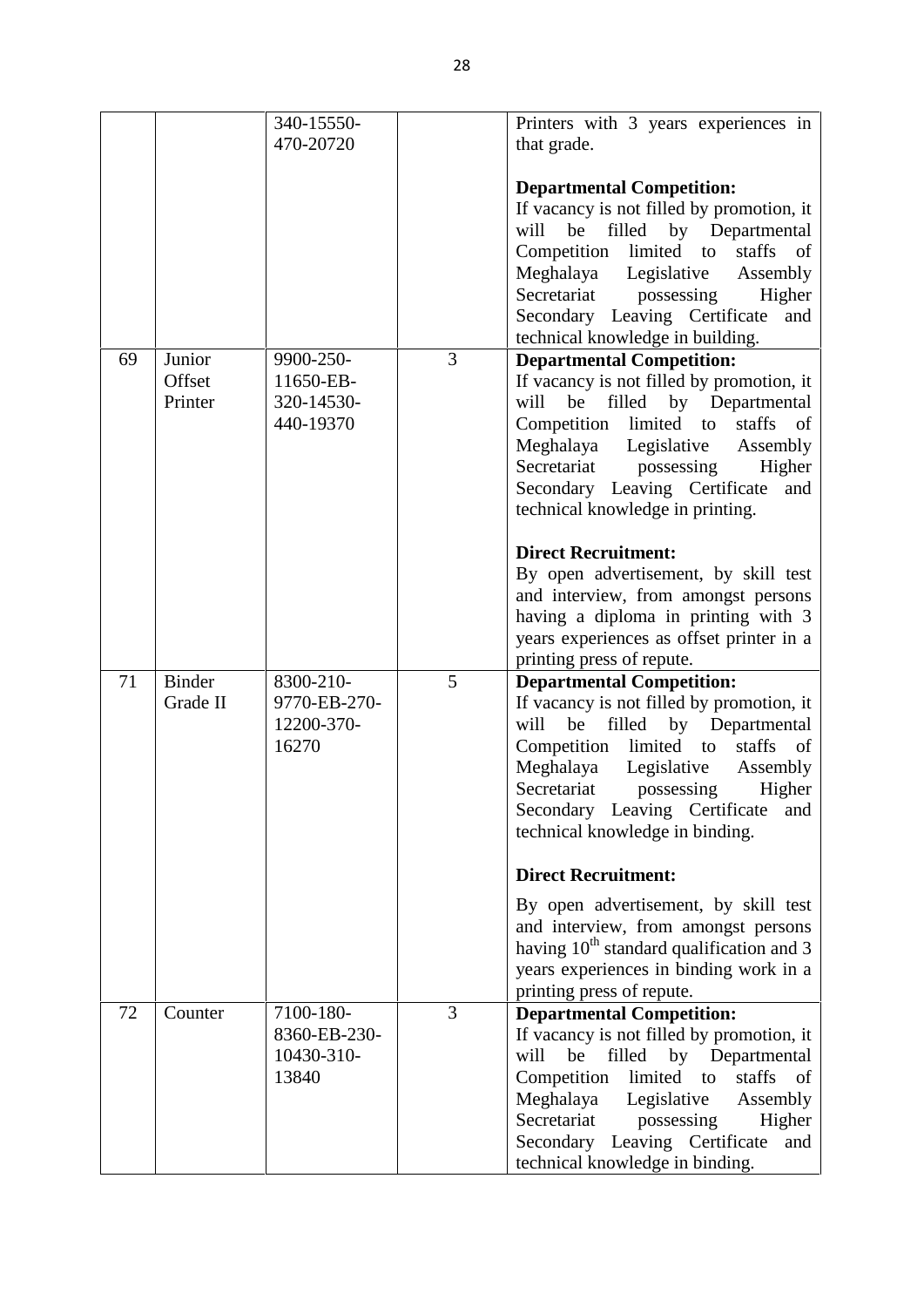|    |                       |                                                  |              | <b>Direct Recruitment:</b>                                                                                                                                                                                                                                                             |
|----|-----------------------|--------------------------------------------------|--------------|----------------------------------------------------------------------------------------------------------------------------------------------------------------------------------------------------------------------------------------------------------------------------------------|
| 73 | Upper                 | 14100-350-                                       | $\mathbf{1}$ | By open advertisement, by skill test<br>and interview, from amongst persons<br>having 10 <sup>th</sup> standard qualification and 3<br>years experiences as counter in a<br>printing press of repute.<br><b>Promotion:</b>                                                             |
|    | Division<br>Assistant | 16550-EB-<br>460-20690-<br>620-27510             |              | amongst Lower<br>Division<br>From<br>Assistants with 3 years experiences in<br>that grade.                                                                                                                                                                                             |
|    |                       |                                                  |              | <b>Departmental Competition:</b><br>If vacancy is not filled by promotion, it<br>will<br>be filled by Departmental<br>Competition limited to<br>staffs of<br>Meghalaya<br>Legislative<br>Assembly<br>Secretariat<br>possessing<br>Degree<br>qualification with work experience.        |
| 74 | Lower                 | 11300-280-                                       | $\mathbf{1}$ | <b>Promotion:</b>                                                                                                                                                                                                                                                                      |
|    | Division<br>Assistant | 13260-EB-<br>360-16500-                          |              | $20\%$ of posts<br>From amongst the Receptionists /                                                                                                                                                                                                                                    |
|    |                       | 500-22000                                        |              | Intercom Operators/Typists and other<br>eligible employees of the Meghalaya<br>Legislative Assembly Secretariat with<br>3 years experiences in any of those<br>and<br>grades<br>possessing<br>Higher<br>Secondary School Leaving Certificate<br>qualification.                         |
|    |                       |                                                  |              | <b>Departmental Competition:</b><br>If vacancy is not filled by promotion, it<br>will be<br>filled by Departmental<br>Competition<br>limited to<br>staffs<br>of<br>Meghalaya<br>Legislative<br>Assembly<br>Secretariat<br>possessing<br>Higher<br>Secondary School Leaving Certificate |
|    |                       |                                                  |              | qualification and experience.                                                                                                                                                                                                                                                          |
|    |                       |                                                  |              | <b>Direct Recruitment:</b><br>80% of the posts shall be filled up by<br>advertisement<br>possessing<br>open<br>minimum Higher Secondary School<br>Leaving Certificate qualification with<br>computer knowledge.                                                                        |
| 75 | Driver                | 7700-190-<br>9030-EB-250-<br>11280-340-<br>15020 | $\mathbf{1}$ | <b>Departmental Competition:</b><br>If vacancy is not filled by promotion, it<br>will<br>be<br>filled by Departmental<br>Competition<br>limited<br>staffs<br>of<br>to<br>Meghalaya<br>Legislative<br>Assembly                                                                          |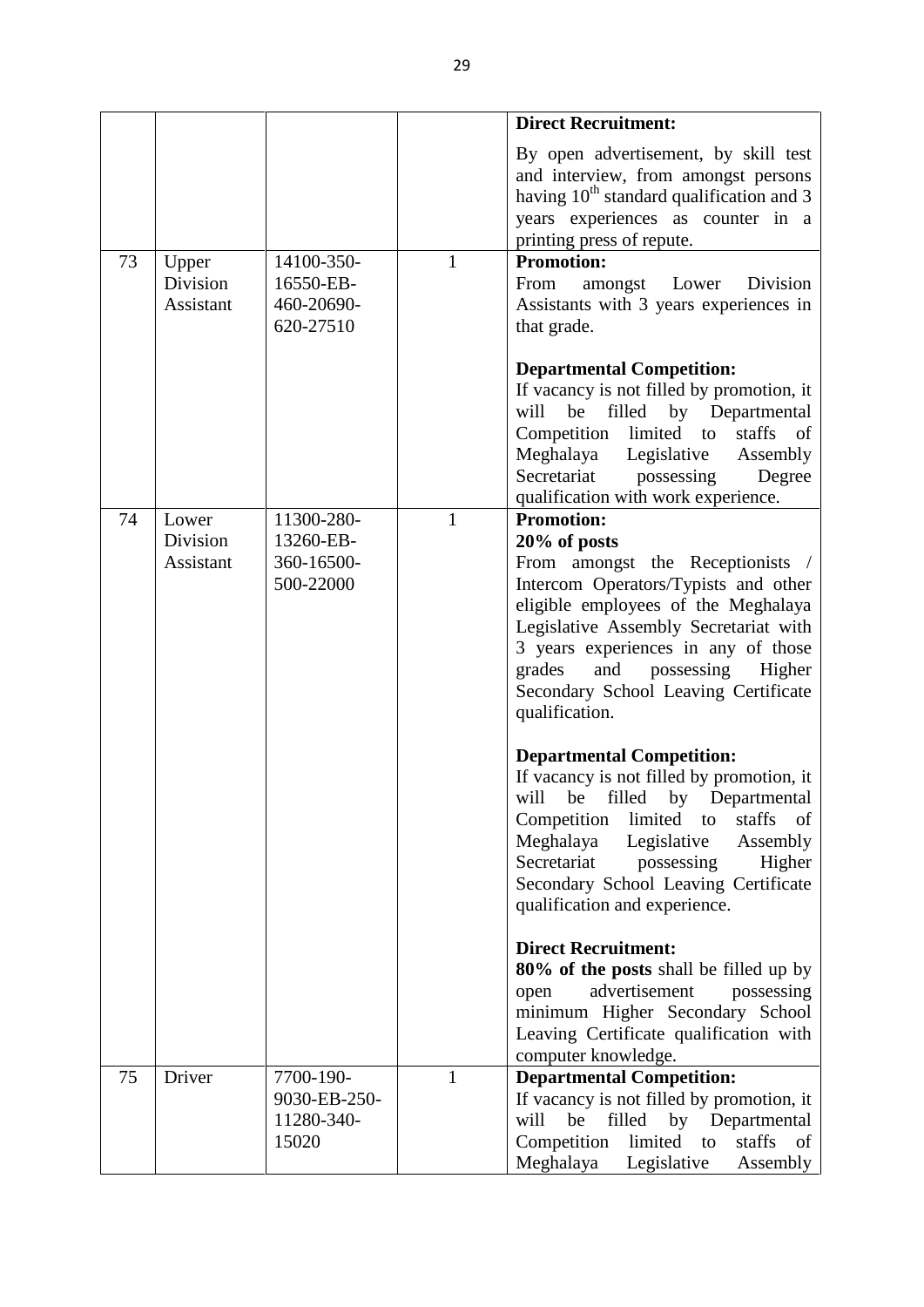|    |           |                                    |                | Secretariat with requisite qualification<br>and experience as prescribed for Direct<br>Recruitment candidates.                                                                                                                                                                              |
|----|-----------|------------------------------------|----------------|---------------------------------------------------------------------------------------------------------------------------------------------------------------------------------------------------------------------------------------------------------------------------------------------|
|    |           |                                    |                | <b>Direct Recruitment:</b>                                                                                                                                                                                                                                                                  |
|    |           |                                    |                | <b>By</b><br>advertisement<br>open<br>and<br>examination through skill test<br>and<br>interview with three years experiences<br>in driving vehicles and possessing<br>Driving Licence.                                                                                                      |
| 76 | Sweeper   | 6500-160-                          | $\mathbf{1}$   | <b>Direct Recruitment:</b>                                                                                                                                                                                                                                                                  |
|    |           | 7620-EB-210-<br>9510-290-<br>12700 |                | open advertisement<br>$\mathbf{B}\mathbf{y}$<br>through<br>$10^{\text{th}}$<br>interview from persons with<br>Standard qualification, with experience<br>as sweeper in an organisation of repute<br>for 3 years.                                                                            |
| 77 | Chowkidar | 6500-160-                          | $\overline{2}$ | <b>Departmental Competition:</b>                                                                                                                                                                                                                                                            |
|    |           | 7620-EB-210-<br>9510-290-<br>12700 |                | If vacancy is not filled by promotion, it<br>will<br>be<br>filled by Departmental<br>Competition<br>limited to<br>staffs<br>- of<br>Meghalaya Legislative<br>Assembly<br>Secretariat with requisite qualification<br>and experience as prescribed for Direct<br>Recruitment candidates.     |
|    |           |                                    |                | <b>Direct Recruitment:</b>                                                                                                                                                                                                                                                                  |
|    |           |                                    |                | advertisement<br>through<br>By<br>open<br>$10^{\rm th}$<br>interview from persons with<br>Standard qualification, with experience<br>of having performed security duties in<br>an organisation of repute for 3 years.                                                                       |
| 78 | Peon      | 6500-160-                          | $\overline{2}$ | <b>Departmental Competition:</b>                                                                                                                                                                                                                                                            |
|    |           | 7620-EB-210-<br>9510-290-<br>12700 |                | If vacancy is not filled by promotion, it<br>filled by Departmental<br>will<br>be<br>Competition<br>limited<br>staffs<br>to<br>of<br>Meghalaya<br>Legislative<br>Assembly<br>Secretariat with requisite qualification<br>and experience as prescribed for Direct<br>Recruitment candidates. |
|    |           |                                    |                | <b>Direct Recruitment:</b>                                                                                                                                                                                                                                                                  |
|    |           |                                    |                | advertisement<br>through<br>By<br>open<br>$10^{\text{th}}$<br>interview from persons with<br>Standard qualification, with experience<br>as Peon or Attendant in an organisation<br>of repute for 3 years.                                                                                   |